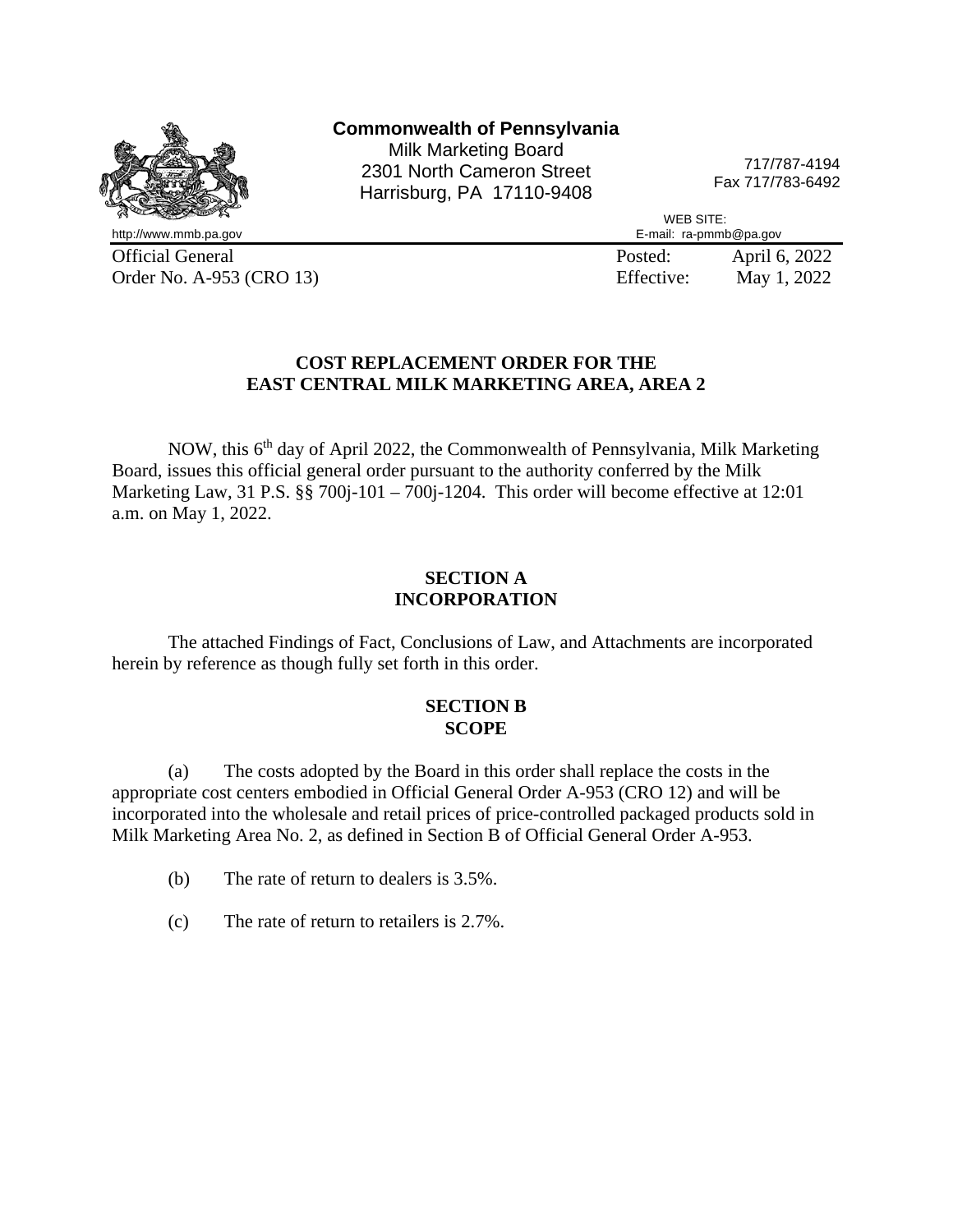## **SECTION C EFFECTIVENESS OF OFFICIAL GENERAL ORDER A-953**

All parts of Official General Order A-953 not inconsistent with Section B (relating to scope) continue in effect.

# PENNSYLVANIA MILK MARKETING BOARD

\_\_\_\_\_\_\_\_\_\_\_\_\_\_\_\_\_\_\_\_\_\_\_\_\_\_\_\_\_\_\_\_\_\_\_\_\_\_\_\_\_\_

\_\_\_\_\_\_\_\_\_\_\_\_\_\_\_\_\_\_\_\_\_\_\_\_\_\_\_\_\_\_\_\_\_\_\_\_\_\_\_\_\_\_

\_\_\_\_\_\_\_\_\_\_\_\_\_\_\_\_\_\_\_\_\_\_\_\_\_\_\_\_\_\_\_\_\_\_\_\_\_\_\_\_\_\_

Robert N. Barley, Chairman

James A. Van Blarcom, Member

Kristi R. Kassimer, Consumer Member

Date: April 6, 2022

# IF YOU REQUIRE THIS INFORMATION IN AN ALTERNATE FORMAT, PLEASE CALL 717-787-4194 OR 1-800-654-5984 (PA RELAY SERVICE FOR TDD USERS).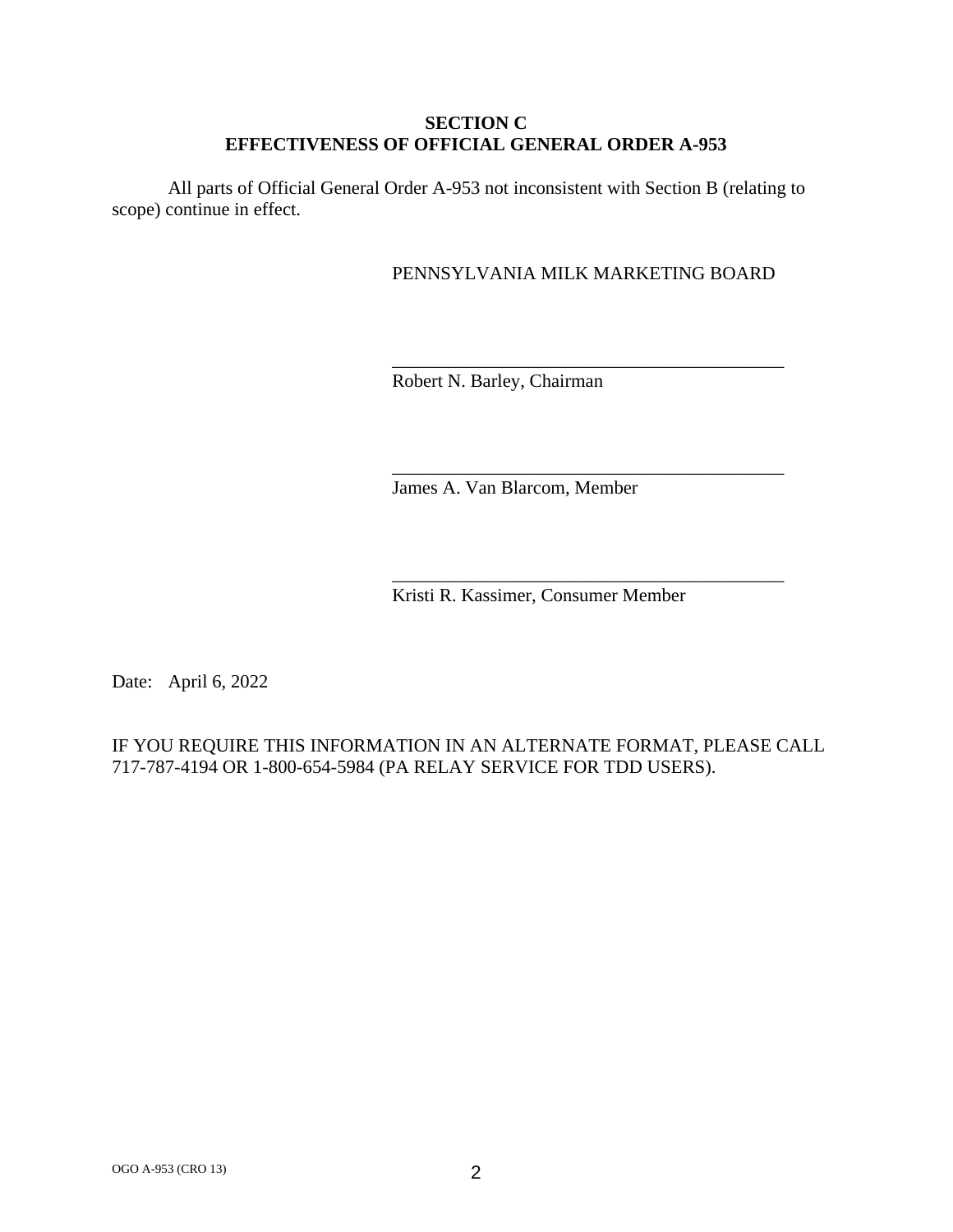## **FINDINGS OF FACT AND CONCLUSIONS OF LAW COST REPLACEMENT HEARING FOR MILK MARKETING AREA NO. 2 MARCH 2, 2022**

## I. FINDINGS OF FACT

1. On March 2, 2022, the Pennsylvania Milk Marketing Board ("Board") held a cost replacement hearing for Milk Marketing Area No. 2.

2. Notice of the hearing was published at 51 Pennsylvania Bulletin 7963 dated December 18, 2021. It was also mailed to those who have requested mailed notice of Board hearings via Board Bulletin No. 1603, dated December 6, 2021. The hearing notice enumerated the scope of evidence that the Board would receive.

3. The dealer cross-section used by both Board Staff and the Area 2 Milk Dealers (Dealers), the only parties to present dealer cost information, consisted of Clover Farms Dairy Co.; DFA Dairy Brands Fluid, LLC – Schuylkill Haven; DFA Dairy Brands Fluid, LLC – Lebanon; Milk Industry Management Corp, t/a Balford Farms; Monroe County Milk Producers Cooperative Association; Turkey Hill, LLC; and Valley Farms Dairy LLC.

4. Carol Hardbarger, PhD, appearing on behalf of Board Staff as an expert in milk industry statistics, testified that the dealer cross section was representative of the dealers doing business in Area 2. Dr. Hardbarger testified that the cross-section dealers accounted for 74.39% of the sales in Area 2. Dr. Hardbarger also testified that the sales by product for the cross-section dealers for the top five products by volume sold were nearly equal to those of all dealers selling into Area 2. Alexandra Albright, appearing on behalf of Dealers as an expert in cost accounting and milk cost accounting, agreed that the cross section was representative. Based on the testimony of Dr. Hardbarger and Ms. Albright, the Board finds that the dealer cross section used by both Board Staff and Dealers is representative of dealers doing business in Area 2.

5. Gary Gojsovich testified on behalf of Board Staff as an expert in milk industry cost accounting and regulation. Both Mr. Gojsovich and Ms. Albright testified that the crosssection dealers incurred a cost of \$0.2674 per point for processing, packaging, and delivering milk in 2020. Based on this uncontradicted testimony, the Board finds that the cross section dealers incurred a cost of \$0.2674 per point for processing, packaging, and delivery, and further finds that \$0.2674 is the processing, packaging, and delivery cost that should be used in this order.

6. Mr. Gojsovich and Ms. Albright testified to the following 2021 ingredient costs, based on year 2020 pounds: Standard Milk - \$0.0000/lb; Reduced Fat Milk - \$0.0001/lb; Low Fat Milk - \$0.0001/lb; Non-Fat Milk - \$0.0004/lb; Flavored Milk - \$0.0368/lb; Flavored Reduced Fat Milk - \$0.0317/lb; Flavored Non-Fat Milk - \$0.0284/lb; Buttermilk - \$0.0326/lb; Egg Nog - \$0.2277/lb. The Board finds that these ingredient costs should be used in this order.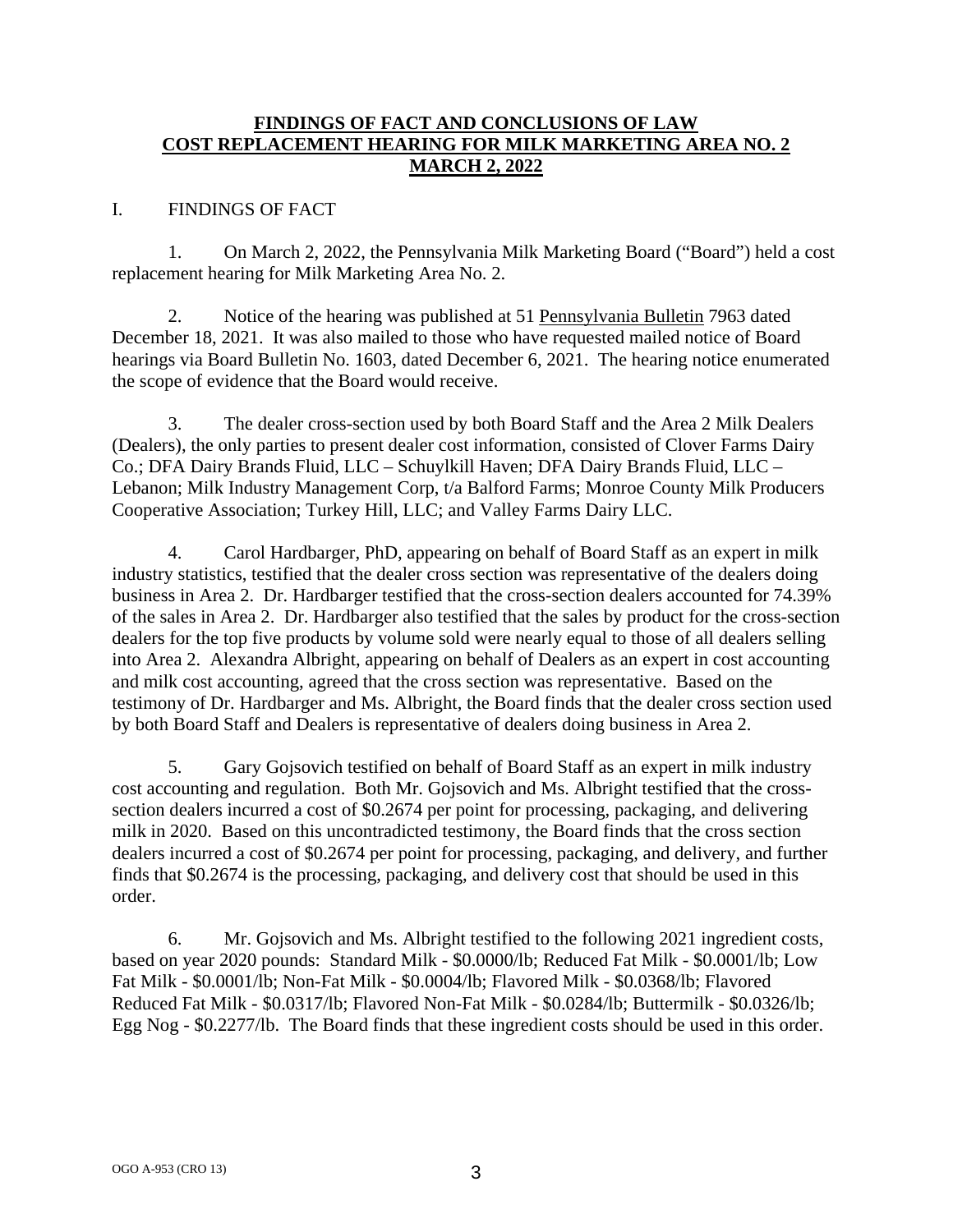7. Mr. Gojsovich and Ms. Albright concurring evidence regarding the cost update for labor, insurance, and utility costs of \$0.0012 per point between the first halves of 2020 and 2021. The Board finds that \$0.0012 per point should be used in this order.

8. Mr. Gojsovich and Ms. Albright recommended that the diesel fuel cost adjustment continue. The Board finds that the adjustment should continue, based on the methodology presented by Mr. Gojsovich in Staff Surrebuttal Exhibit 8 and attached to this order as Attachment 1.

9. Mr. Gojsovich and Ms. Albright recommended that the heating fuel cost adjustment continue. The Board finds that the adjustment should continue, based on the methodology presented by Mr. Gojsovich in Staff Surrebuttal Exhibit 9 and attached to this order as Attachment 2.

10. Mr. Gojsovich and Ms. Albright presented concurring evidence regarding the cost of shrinkage and sales of bulk products of \$0.0023 per pound. Based on the uncontradicted and concurring testimony, the Board finds that the cost of shrinkage and sales of bulk products to be used in this order should be \$0.0023 per pound.

11. Based on the container costs evidence and testimony presented by Mr. Gojsovich and Ms. Albright, the Board finds that the following base container costs should be adopted for this order: Gallon - \$0.2189; Half Gallon - \$0.1618; Quart - \$0.1540; Pint - \$0.1089; Half Pint (paper) - \$0.0339; Half Pint (plastic) - \$0.0953; 12 Ounce - \$0.0630; 10 Ounce - \$0.0855; 4 Ounce - \$0.0299; Bulk Per Quart (Dispenser) - \$0.0611. Both Mr. Gojsovich and Ms. Albright testified that container costs should continue to be updated monthly; the Board agrees and finds that container costs should continue to be updated monthly. The Board also finds that the container shrinkage factors should continue to be utilized to calculate container costs.

Mr. Gojsovich and Ms. Albright testified that a blended (or combined) container cost be used for products sold in containers that are available in both paper and plastic, except for half pint containers. They both also recommended that minimum resale prices for products sold in half pint containers should be calculated using the paper container cost for products sold in paper containers and by applying a plastic add-on for products sold in rigid plastic containers. The Board finds that the blended container concept should continue to be used, except for half pint containers. The Board finds that minimum resale prices for products sold in paper half pint containers should be calculated using the paper container cost and that minimum resale prices for products sold in rigid plastic containers should be calculated by applying a plastic add-on to the paper container cost. The Board further finds that the base plastic add-on is \$0.0614 and that the add-on should be adjusted monthly based on the monthly container cost surveys.

12. Both Mr. Gojsovich and Ms. Albright testified that the container efficiency adjustment should be updated.

Based on year 2020 container sales and year 2020 costs per point for the bottling, cold room, and delivery centers, Mr. Gojsovich and Mr. Mong arrived at the following container efficiency adjustments: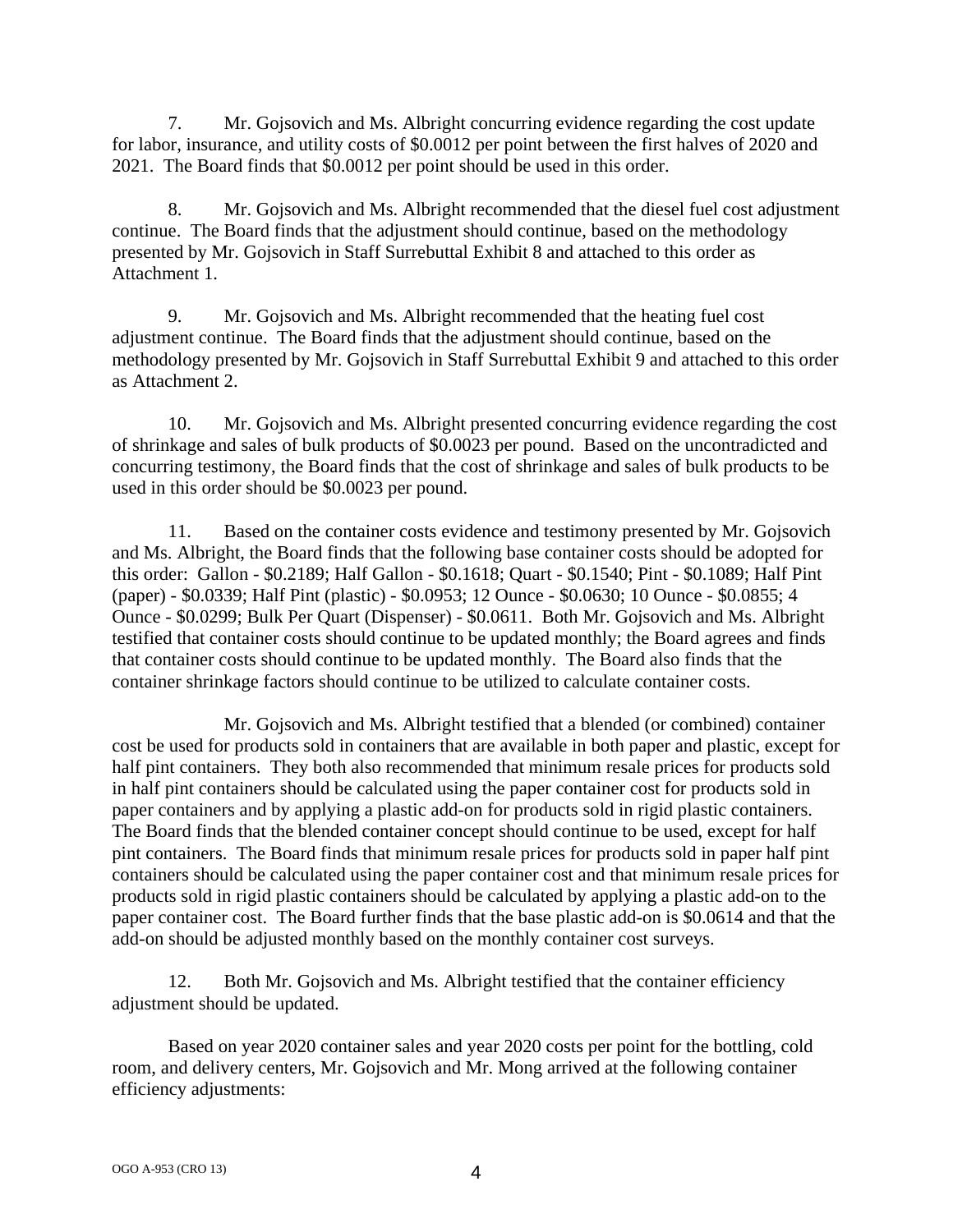| Gallon             | \$(0.0754) |
|--------------------|------------|
| <b>Half Gallon</b> | \$(0.0142) |
| Quart              | \$0.0556   |
| Pint               | \$0.0554   |
| <b>Half Pint</b>   | \$0.0257   |
| 4 ounce            | \$0.0394   |
| Bulk (per quart)   | \$0.1401   |

The Board finds that the container efficiency adjustments should be updated as presented by Mr. Gojsovich and Ms. Albright.

13. No party presented evidence regarding Class II products. Ms. Albright recommended that the Board continue using the existing methodology to price Class II products. Since there was no proposal by any party to change Class II pricing, the Board finds that the current Class II pricing methodology shall continue until a Class II hearing is called and the results memorialized in an Official General Order.

14. Ms. Albright recommended that the Board maintain the rate of return at 3.5%. She testified that the rate of return serves as an important factor in the ability of Pennsylvania's fluid milk processors to maintain and invest in their operations. Ms. Albright also testified that maintaining the current rate of return is important for consistency and stability during an uncertain and difficult time for the dairy industry. No other party presented evidence regarding dealer rate of return.

Based on Ms. Albright's testimony, the Board finds that the rate of return should remain at 3.5%.

15. An in-store handling costs hearing is pending. Therefore, no evidence was presented at this hearing regarding retail prices. Since no evidence was presented, the Board finds that the current retail rate of return of 2.7% should remain in place and further finds that the monthly CPI adjustment to current in-store handling costs remain in effect.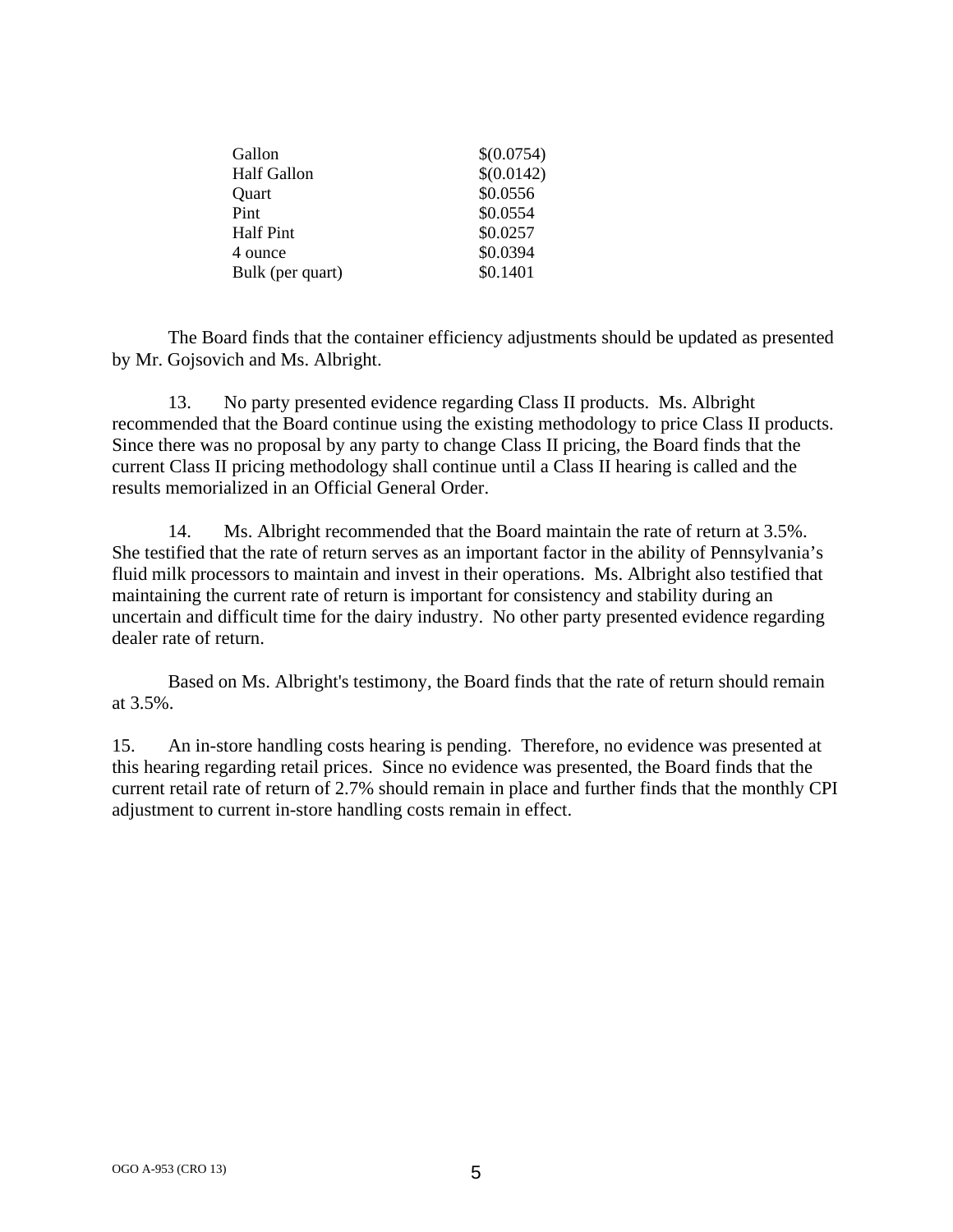III. CONCLUSIONS OF LAW

1. The March 2, 2022, cost replacement hearing for Milk Marketing Area No. 2 was held pursuant to authority granted to the Board in section 801 of the Milk Marketing Law (Law), 31 P.S. § 700j-801.

2. The hearing was held following adequate notice, and all interested persons were given a reasonable opportunity to be heard.

3. The cross-section used to establish dealer costs met the requirement of representativeness of section 801 of the Law.

4. The record of the Milk Marketing Area No. 1 hearing held on March 2, 2022, was incorporated in the record of this hearing by reference.

5. In establishing the attached order, the Board has considered the entire record and has concluded that the adoption of this order is supported by a preponderance of the evidence and is reasonable and appropriate under section 801 of the Law, subject to any revisions or amendments the Board may make in the manner set forth in the Law.

## PENNSYLVANIA MILK MARKETING BOARD

\_\_\_\_\_\_\_\_\_\_\_\_\_\_\_\_\_\_\_\_\_\_\_\_\_\_\_\_\_\_\_\_\_\_\_\_\_\_\_\_\_\_

\_\_\_\_\_\_\_\_\_\_\_\_\_\_\_\_\_\_\_\_\_\_\_\_\_\_\_\_\_\_\_\_\_\_\_\_\_\_\_\_\_\_

\_\_\_\_\_\_\_\_\_\_\_\_\_\_\_\_\_\_\_\_\_\_\_\_\_\_\_\_\_\_\_\_\_\_\_\_\_\_\_\_\_\_

Robert N. Barley, Chairman

James A. Van Blarcom, Member

Kristi R. Kassimer, Consumer Member

Date: April 6, 2022

## IF YOU REQUIRE THIS INFORMATION IN AN ALTERNATE FORMAT, PLEASE CALL (717) 787-4194 OR 1-800-654-5984 (PA RELAY SERVICE FOR TDD USERS).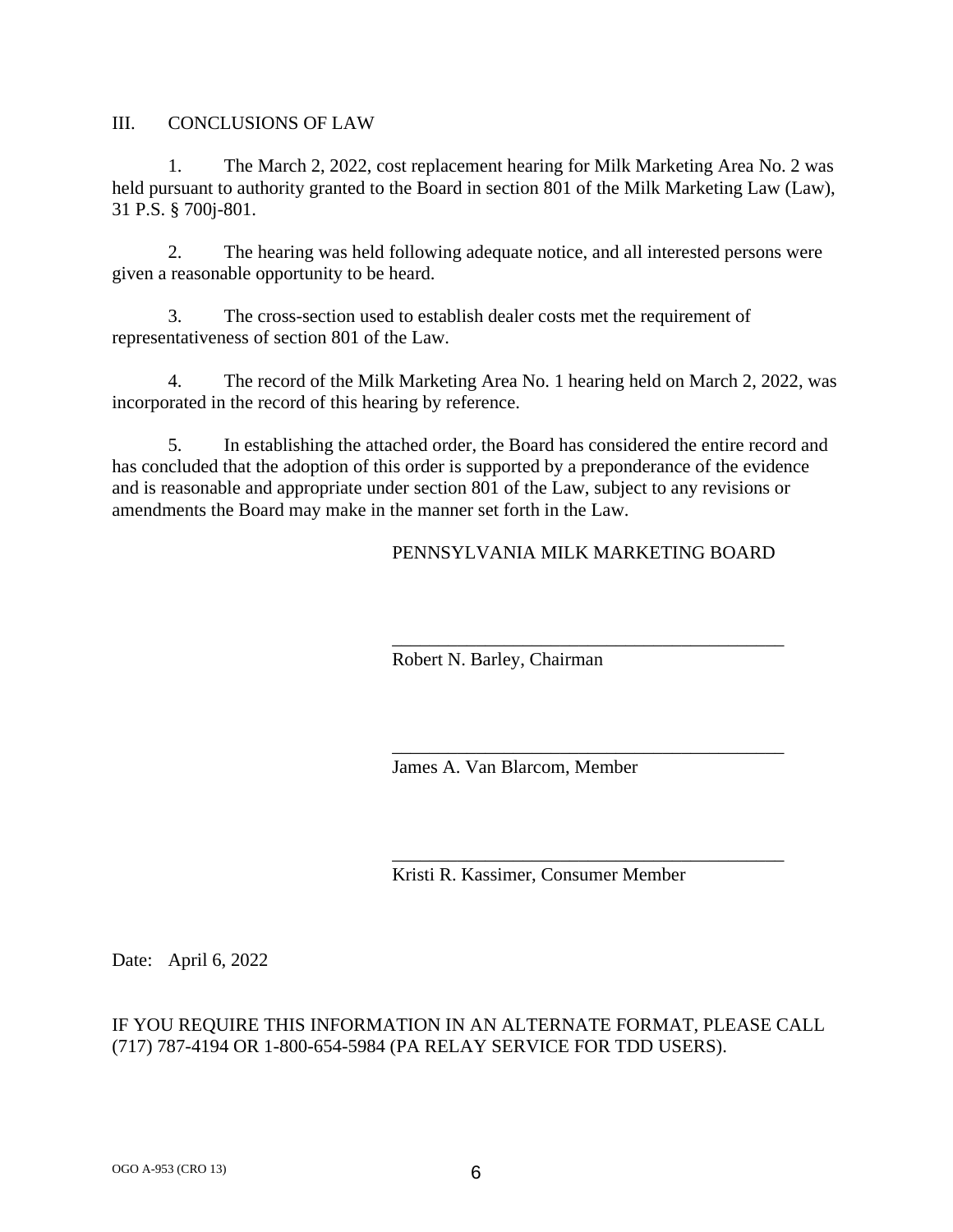# **Update of Diesel Fuel Costs from YEAR 2020 to OCTOBER 2021 Diesel Fuel Costs Adjustment**

| 8. Change in Diesel Fuel Costs per Delivery Point (Line 6 ÷ Line 7)                     |    | 0.0026     |
|-----------------------------------------------------------------------------------------|----|------------|
| 7. Weighted Delivery Points - YEAR 2020                                                 |    | 69,748,128 |
| $(Line 5 - Line 1)$ \$<br>6. Change in Diesel Fuel Costs from YEAR 2020 to OCTOBER 2021 |    | 178,692    |
| 5. Presumed Diesel Fuel Costs - OCTOBER 2021<br>$((Line 1 X Line 4) + Line 1)$          | S  | 721,344    |
| 4. Percent Change In Diesel Fuel Price per Gallon<br>$((Line 3 - Line 2) \div Line 2))$ |    | 32.93%     |
| 3. On-Highway Diesel Price per Gallon - OCTOBER 2021 (1)                                | \$ | 3.730      |
| 2. Average On-Highway Diesel Price per Gallon - YEAR 2020 (1)                           | \$ | 2.806      |
| 1. Weighted Diesel Fuel Costs - YEAR 2020                                               | \$ | 542,652    |

#### Footnote:

1. Source: 'Weekly Retail On-Highway Diesel Prices' per Energy Information Administration website. web address = https://www.eia.gov/dnav/pet/pet\_pri\_gnd\_dcus\_r1y\_w.htm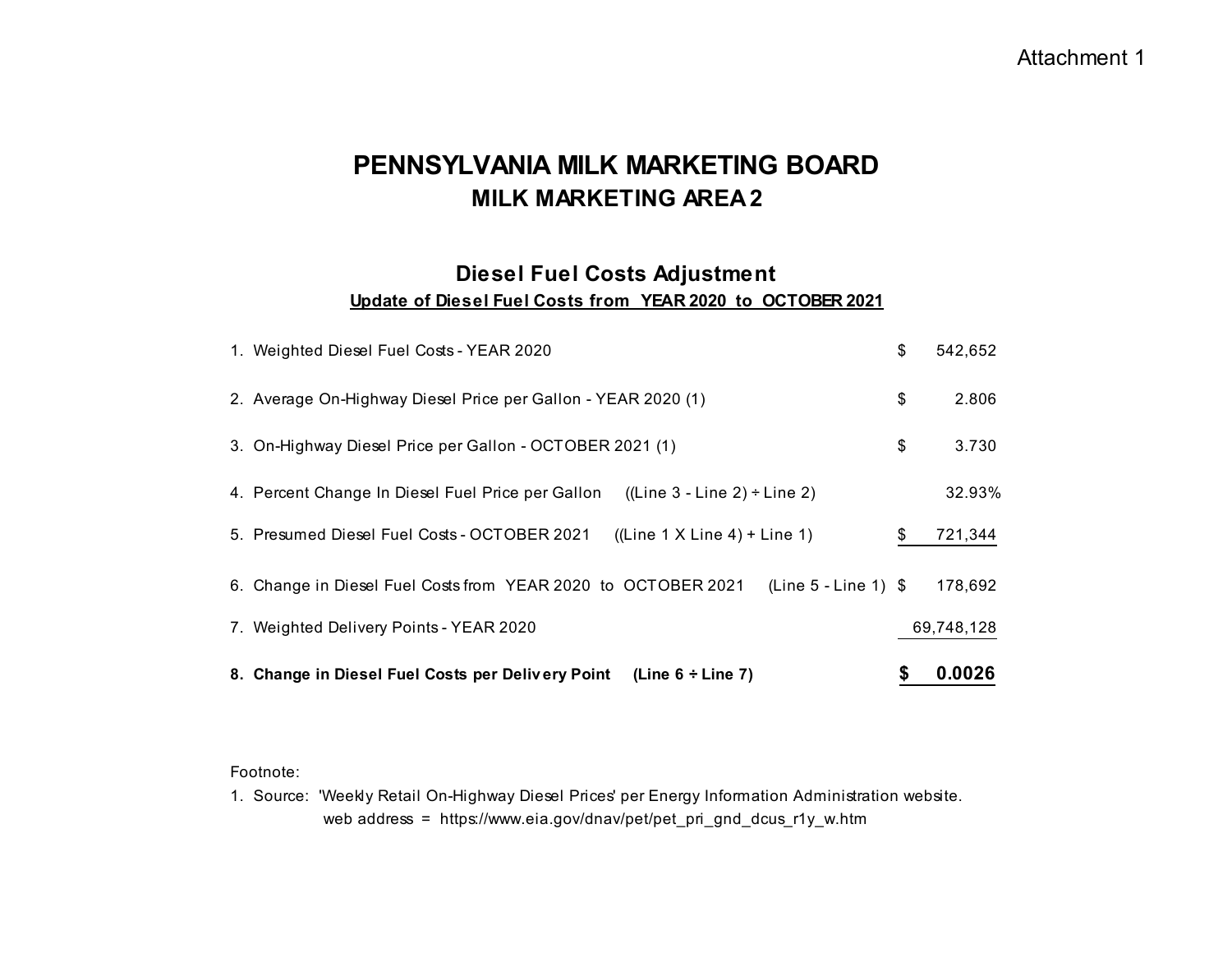# **Heating Fuel Costs Adjustment**

**Update of Heating Fuel Costs from YEAR 2020 to AUGUST 2021**

| 1. Weighted Heating Fuel Costs - YEAR 2020                                           | \$<br>84,996 |
|--------------------------------------------------------------------------------------|--------------|
| 2. Pennsylvania Average Natural Gas Price - Industrial - YEAR 2020 (1)               | \$<br>7.99   |
| 3. Pennsylvania Average Natural Gas Price - Industrial - AUGUST 2021 (1)             | \$<br>7.58   |
| 4. Percent Change In Natural Gas Price<br>$((Line 3 - Line 2) \div Line 2)$          | $-5.13%$     |
| 5. Presumed Heating Fuel Costs - AUGUST 2021<br>$((Line 1 X Line 4) + Line 1)$       | \$<br>80,636 |
| (Line $5$ - Lin $$$<br>6. Change in Heating Fuel Costs from YEAR 2020 to AUGUST 2021 | (4,360)      |
| 7. Weighted Standardization & Pasteurization (S&P) Points - YEAR 2020                | 93,435,298   |
| (Line $6 \div$ Line 7)<br>8. Change in Heating Fuel Costs per S&P Point              |              |

#### Footnote:

1. Source: Pennsylvania Natural Gas Industrial Price per Energy Information Administration website. web address = http://tonto.eia.doe.gov/dnav/ng/hist/n3035pa3m.htm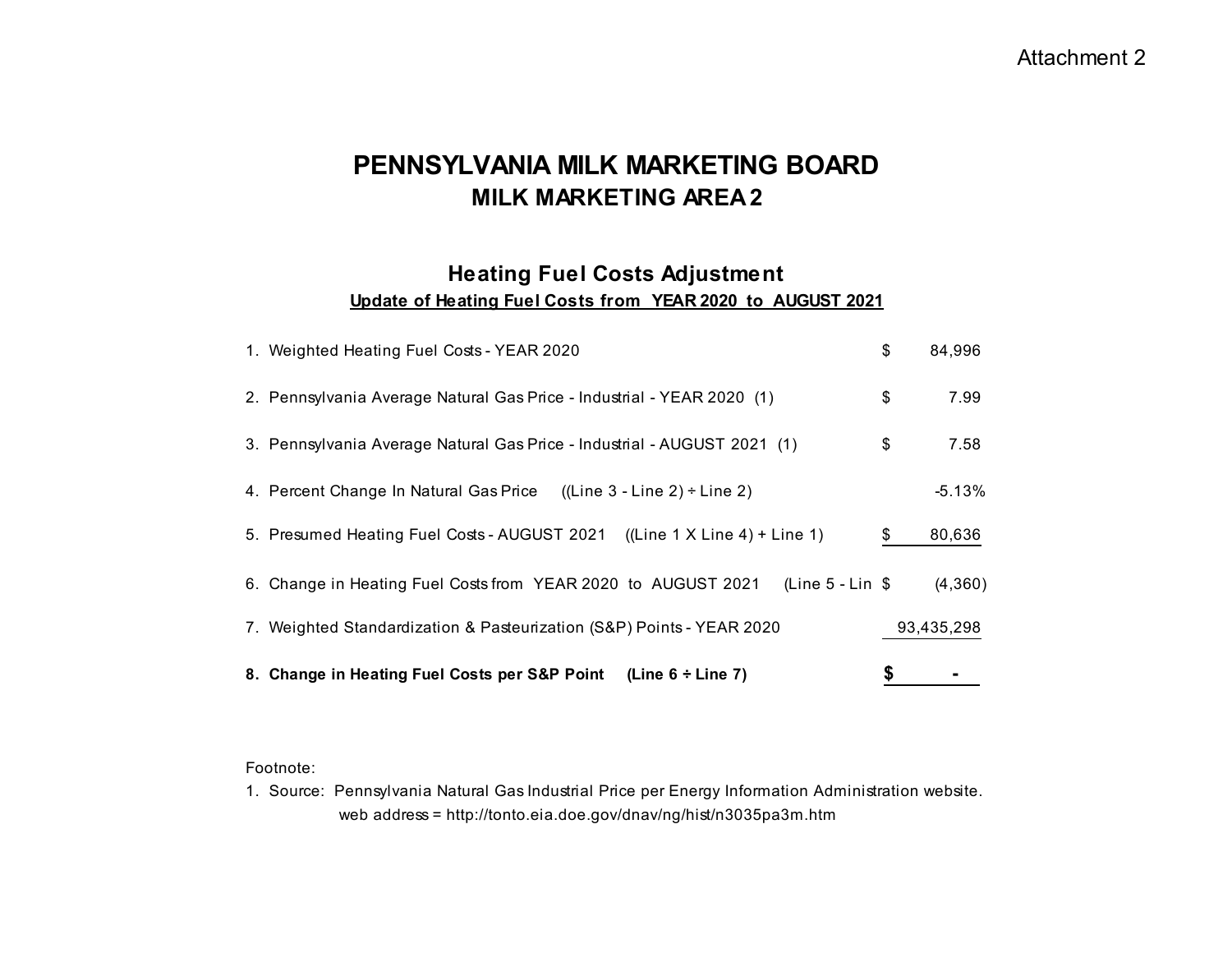#### **DECEMBER 2021 MILK COSTS MILK COSTS BEFORE PACKAGING**

|                       |    | Class I |
|-----------------------|----|---------|
| <b>Skim Rate</b>      | \$ | 16.88   |
| <b>Butterfat Rate</b> | \$ | 2.1607  |

|                |                                  | A            | в                | C            | D            | Е                    |                        | G         | н                   |             |                  | Κ              |
|----------------|----------------------------------|--------------|------------------|--------------|--------------|----------------------|------------------------|-----------|---------------------|-------------|------------------|----------------|
|                |                                  |              |                  | $(B \div A)$ | $(A - B)$    | $(B \times BF Rate)$ | $(D \times$ Skim Rate) | $(E + F)$ | $(G \div A)$        | (FX. 4)     | (FX. 5)          | $(H + I + J)$  |
|                | Product                          | Product      | <b>Butterfat</b> |              | Skim         | <b>Butterfat</b>     | <b>Skim</b>            | Total     | Cost per            | Ingredient  | <b>Bulk Sale</b> | Total          |
|                | Description                      | Pounds       | Pounds           | Percentage   | Pounds       | Value                | Value                  | Value     | Pound               | Cost        | (Profit)/Loss    | Cost per Pound |
|                |                                  |              |                  |              |              |                      |                        |           |                     |             |                  |                |
|                | Standard (Whole) Milk            | 40, 264, 885 | 1,314,946        | 3.2657%      | 38, 949, 939 | 2,841,204            | 6,574,750 \$           | 9,415,954 | 0.2339              |             | 0.0023           | 0.2362         |
|                | Reduced Fat (2%) Milk            | 37, 807, 798 | 746,269          | 1.9738%      | 37,061,529   | 1,612,463 \$         | 6,255,986 \$           | 7,868,449 | 0.2081              | 0.0001      | 0.0023           | 0.2105         |
|                | Low Fat (1%) Milk                | 16, 230, 469 | 159,990          | 0.9857%      | 16,070,479   | 345,690              | 2,712,697              | 3,058,387 | 0.1884              | 0.0001      | 0.0023           | 0.1908         |
| $\overline{ }$ | Non Fat (Skim) Milk              | 7,945,237    | 5,708            | 0.0718%      | 7,939,529    | 12,333               | $1,340,192$ \$<br>- 35 | 1,352,525 | $0.1702$ \$         | 0.0004      | 0.0023           | 0.1729         |
| <b>Class</b>   | <b>Flavored Milk</b>             | 3,564,944    | 116,060          | 3.2556%      | 3,448,884    | 250,771              | 582, 172<br>- 35       | 832,943   | $0.2336$ \$         | 0.0368      | 0.0023           | 0.2727         |
|                | <b>Flavored Reduced Fat Milk</b> | 2,559,327    | 24,819           | 0.9697%      | 2,534,508    | 53,626               | 427,825<br>- \$        | 481,451   | 0.1881              | 0.0317      | 0.0023           | 0.2221         |
|                | <b>Flavored NONFAT Milk</b>      | 892, 158     | 214              | 0.0240%      | 891,944 \$   | 462 \$               | 150,560 \$             | 151,022   | $0.1693$ \$<br>- 35 | $0.0284$ \$ | $0.0023$ \$      | 0.2000         |
|                | <b>Buttermilk</b>                | 35,843       | 564              | 1.5735%      | 35,279       | $1,219$ \$           | $5,955$ \$             | 7,174     | 0.2002<br>- 35      | 0.0326      | 0.0023           | 0.2351         |
|                | <b>Egg Nog</b>                   | 139,488      | 9,931            | 7.1196%      | 129,557      | $21,458$ \$          | $21,869$ \$            | 43,327    | $0.3106$ \$         | 0.2277      | 0.0023           | 0.5406         |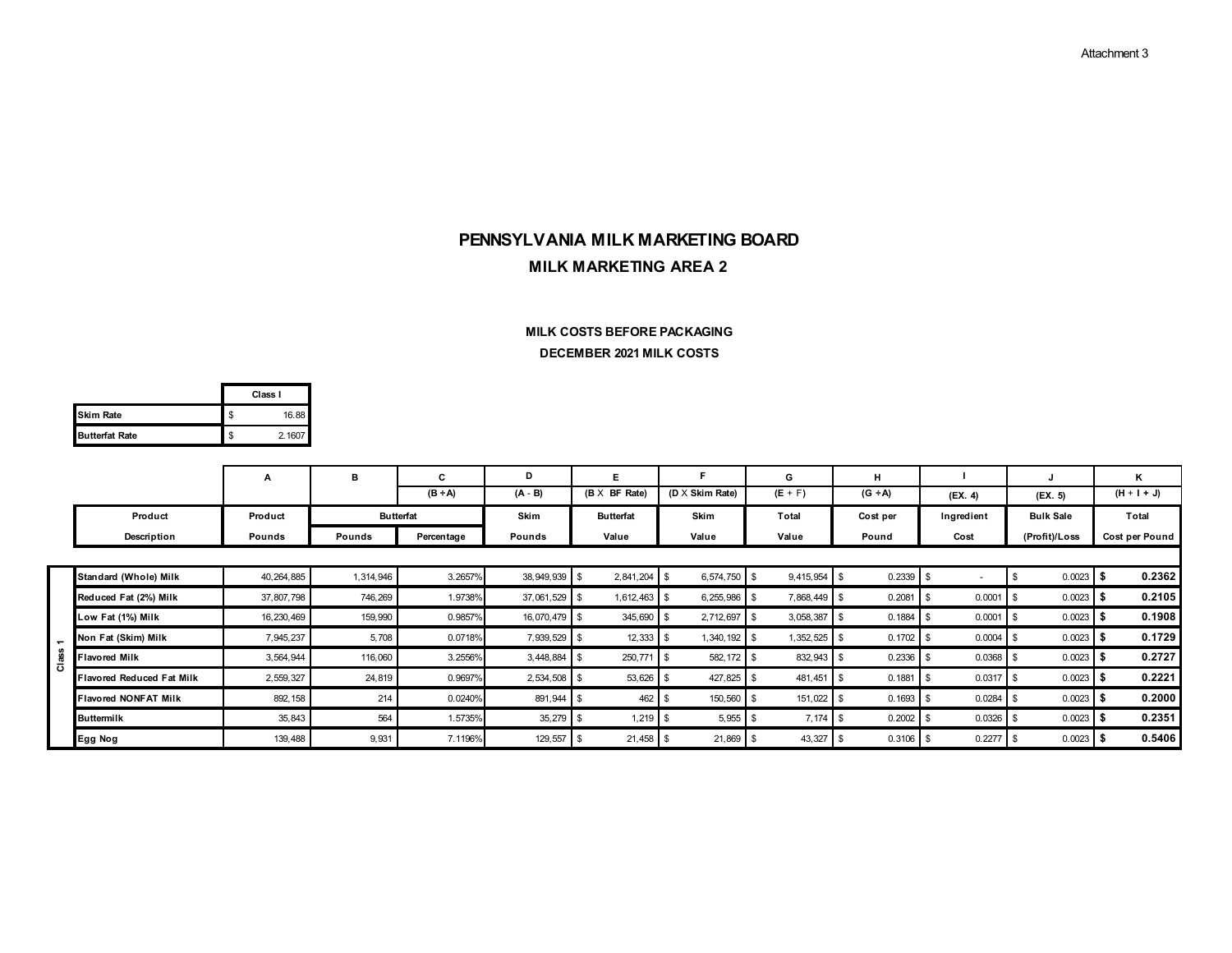#### **DECEMBER 2021 MILK PRICESWHOLESALE PRICE BUILDUP**

|                  |                       |          | A           |                | B         |              | C                            |          | D                        |            | E            | F                     |                         | G                |                 | н          |              |               |      | J.               |                | K             | L            |                    | $\overline{M}$ |
|------------------|-----------------------|----------|-------------|----------------|-----------|--------------|------------------------------|----------|--------------------------|------------|--------------|-----------------------|-------------------------|------------------|-----------------|------------|--------------|---------------|------|------------------|----------------|---------------|--------------|--------------------|----------------|
|                  |                       |          | EX. 6       |                | EX. 3     |              | EXS. 7, 8 & 9 <sup>(1)</sup> |          | EX. 10                   |            | <b>EX. 2</b> | (A+B+C+D+E)           |                         |                  |                 | $(F + G)$  |              |               |      |                  |                | $(H + H + J)$ |              |                    | $(K - L)$      |
|                  |                       |          |             |                |           |              | Cost Update &                |          | Container                |            |              |                       |                         |                  |                 |            |              | Less:         |      | Plus:            |                | Proposed      | Current      |                    | Wholesale      |
|                  | Container             |          | <b>Milk</b> |                | Container |              | <b>Energy Add-On</b>         |          | <b>Efficiency</b>        |            | Processing   | Average               |                         | <b>Profit at</b> |                 | Price with |              | Average       |      | <b>High Cost</b> |                | Wholesale     | Wholesale    |                    | Increase       |
|                  | <b>Size</b>           |          | Cost        |                | Cost      |              | <b>Adjustments</b>           |          | Adjustment               |            | Cost         | <b>Delivered Cost</b> |                         | 3.50%            |                 | Profit     |              | Delivery      |      | Delivery         |                | Price         | Price        |                    | (Decrease)     |
|                  |                       |          |             |                |           |              |                              |          |                          |            |              |                       |                         |                  |                 |            |              |               |      |                  |                |               |              |                    |                |
|                  | <b>GALLON</b>         | \$       | 2.0313      | \$             | 0.2699    | \$           | 0.0364                       |          | (0.0754)                 | \$         | 1.0696       | \$<br>3.3318          | \$                      | 0.1208           | \$              | 3.4526     | \$           | (0.3356)      | l \$ | 0.9364           |                | 4.0534        | \$<br>4.0534 | \$                 |                |
|                  | 1/2 GALLON            | \$       | 1.0157      | \$             | 0.1941    | \$           | 0.0182                       |          | (0.0142)                 | \$         | 0.5348       | \$<br>1.7486          | \$                      | 0.0634           | \$              | 1.8120     | \$           | (0.1678)      | \$   | 0.4682           |                | 2.1124        | \$<br>2.1089 | \$                 | 0.0035         |
|                  | <b>QUART</b>          | \$       | 0.5078      | \$             | 0.1929    | \$           | 0.0091                       | \$       | 0.0556                   | \$         | 0.2674       | \$<br>1.0328          | \$                      | 0.0375           | \$              | 1.0703     | \$           | (0.0839)      | \$   | 0.2341           | \$             | 1.2205        | \$<br>1.1986 | \$                 | 0.0219         |
| STANDARD (WHOLE) | <b>PINT</b>           |          | 0.2539      | \$             | 0.1280    | \$           | 0.0046                       |          | 0.0554                   | \$         | 0.1337       | \$<br>0.5756          | \$                      | 0.0209           | \$              | 0.5965     | S            | (0.0420)      | \$   | 0.1171           | \$             | 0.6716        | \$<br>0.6507 | -S                 | 0.0209         |
|                  | <b>12 OUNCE</b>       | \$.      | 0.1904      | \$             | 0.0630    | \$           | 0.0034                       |          | $\blacksquare$           | \$         | 0.1003       | \$<br>0.3571          | \$                      | 0.0130           | \$              | 0.3701     | $\mathbf{s}$ | (0.0315)      | \$   | 0.0878           |                | 0.4264        | \$<br>0.4274 | \$                 | (0.0010)       |
|                  | 10 OUNCE              | \$       | 0.1587      | \$             | 0.0855    | \$           | 0.0028                       |          |                          | \$         | 0.0836       | \$<br>0.3306          | \$                      | 0.0120           | \$              | 0.3426     | \$           | (0.0262)      | £    | 0.0732           |                | 0.3896        | \$<br>0.3904 | Ŝ.                 | (0.0008)       |
|                  | 1/2 PINT              | \$       | 0.1270      | \$             | 0.0265    | $\mathsf{s}$ | 0.0023                       | \$       | 0.0257                   | \$         | 0.0669       | \$<br>0.2484          | \$                      | 0.0090           | \$              | 0.2574     | S            | (0.0210)      | \$   | 0.0585           | -S             | 0.2949        | \$<br>0.2909 | -S                 | 0.0040         |
|                  | <b>4 OUNCE</b>        |          | 0.0635      | \$             | 0.0304    | \$           | 0.0011                       |          | 0.0394                   | \$         | 0.0334       | \$<br>0.1678          | \$                      | 0.0061           | \$              | 0.1739     | S            | (0.0105)      | \$   | 0.0293           |                | 0.1927        | \$<br>0.1830 | \$                 | 0.0097         |
|                  | <b>Bulk per Quart</b> |          | 0.5078      | \$             | 0.0619    | \$           | 0.0091                       |          | 0.1401                   | \$         | 0.2674       | \$<br>0.9863          | \$                      | 0.0358           | \$              | 1.0221     | S            | (0.0839)      | \$   | 0.2341           |                | 1.1723        | \$<br>1.1263 | \$                 | 0.0460         |
|                  |                       |          |             |                |           |              |                              |          |                          |            |              |                       |                         |                  |                 |            |              |               |      |                  |                |               |              |                    |                |
|                  | <b>GALLON</b>         | \$       | 1.8145      | \$             | 0.2699    | $\mathsf{s}$ | 0.0364                       |          | (0.0754)                 | $\sqrt{3}$ | 1.0696       | \$<br>3.1150          | \$                      | 0.1130           | \$              | 3.2280     | \$           | $(0.3356)$ \$ |      | 0.9364           |                | 3.8288        | \$<br>3.8315 | <b>S</b>           | (0.0027)       |
|                  | 1/2 GALLON            | <b>S</b> | 0.9073      | \$             | 0.1941    | \$           | 0.0182                       |          | (0.0142)                 | \$         | 0.5348       | \$<br>1.6402          | \$                      | 0.0595           | \$              | 1.6997     | S            | (0.1678)      | £    | 0.4682           |                | 2.0001        | \$<br>1.9979 | \$                 | 0.0022         |
| REDUCED FAT (2%) | QUART                 |          | 0.4536      | \$             | 0.1929    | \$           | 0.0091                       | \$       | 0.0556                   | \$         | 0.2674       | \$<br>0.9786          | \$                      | 0.0355           | \$              | 1.0141     | S            | (0.0839)      | \$   | 0.2341           |                | 1.1643        | \$<br>1.1430 | Ŝ.                 | 0.0213         |
|                  | <b>PINT</b>           |          | 0.2268      | \$             | 0.1280    | \$           | 0.0046                       |          | 0.0554                   | \$         | 0.1337       | \$<br>0.5485          | \$                      | 0.0199           | \$              | 0.5684     | \$           | (0.0420)      | \$   | 0.1171           |                | 0.6435        | \$<br>0.6231 | Ŝ.                 | 0.0204         |
|                  | <b>12 OUNCE</b>       | \$       | 0.1701      | \$             | 0.0630    | \$           | 0.0034                       | \$       | $\overline{a}$           | \$         | 0.1003       | \$<br>0.3368          | \$                      | 0.0122           | \$              | 0.3490     | \$           | (0.0315)      | \$   | 0.0878           | £.             | 0.4053        | \$<br>0.4066 | Ŝ.                 | (0.0013)       |
|                  | <b>10 OUNCE</b>       |          | 0.1418      | \$             | 0.0855    | \$           | 0.0028                       |          |                          | \$         | 0.0836       | \$<br>0.3137          | \$                      | 0.0114           | \$              | 0.3251     | \$           | (0.0262)      |      | 0.0732           |                | 0.3721        | \$<br>0.3731 | $\mathbf{\hat{s}}$ | (0.0010)       |
|                  | 1/2 PINT              |          | 0.1134      | \$             | 0.0265    | \$           | 0.0023                       |          | 0.0257                   | \$         | 0.0669       | \$<br>0.2348          | \$                      | 0.0085           | \$              | 0.2433     | -S           | (0.0210)      | \$   | 0.0585           |                | 0.2808        | \$<br>0.2770 | \$                 | 0.0038         |
|                  | <b>4 OUNCE</b>        | \$       | 0.0567      | <b>S</b>       | 0.0304    | $\sqrt{3}$   | 0.0011                       | \$       | 0.0394                   | \$         | 0.0334       | \$<br>0.1610          | \$                      | 0.0058           | \$              | 0.1668     | \$           | (0.0105)      | \$   | 0.0293           | $\mathfrak{L}$ | 0.1856        | \$<br>0.1761 | \$                 | 0.0095         |
|                  | <b>Bulk per Quart</b> | Ŝ.       | 0.4536      | \$             | 0.0619    | l \$         | 0.0091                       | \$       | 0.1401                   | \$         | 0.2674       | \$<br>0.9321          | \$                      | 0.0338           | \$              | 0.9659     | \$           | (0.0839)      | \$   | 0.2341           | \$             | 1.1161        | \$<br>1.0707 | $\mathbf{s}$       | 0.0454         |
|                  |                       |          |             |                |           |              |                              |          |                          |            |              |                       |                         |                  |                 |            |              |               |      |                  |                |               |              |                    |                |
|                  | <b>GALLON</b>         | Ŝ.       | 1.6447      | <b>S</b>       | 0.2699    | $\mathsf{s}$ | 0.0364                       | <b>S</b> | (0.0754)                 | \$         | 1.0696       | \$<br>2.9452          | \$                      | 0.1068           | \$              | 3.0520     | \$           | $(0.3356)$ \$ |      | 0.9364           | \$             | 3.6528        | \$<br>3.6520 | l \$               | 0.0008         |
|                  | 1/2 GALLON            | \$       | 0.8223      | \$             | 0.1941    | \$           | 0.0182                       |          | (0.0142)                 | \$         | 0.5348       | \$<br>1.5552          | \$                      | 0.0564           | \$              | 1.6116     | S            | (0.1678)      | \$   | 0.4682           |                | 1.9120        | \$<br>1.9082 | \$                 | 0.0038         |
|                  | QUART                 |          | 0.4112      | \$             | 0.1929    | \$           | 0.0091                       |          | 0.0556                   | \$         | 0.2674       | \$<br>0.9362          | \$                      | 0.0340           | \$              | 0.9702     | S            | (0.0839)      | \$.  | 0.2341           |                | 1.1204        | \$<br>1.0982 | Ŝ.                 | 0.0222         |
| LOW FAT (1%)     | <b>PINT</b>           | \$       | 0.2056      | \$             | 0.1280    | \$           | 0.0046                       | \$       | 0.0554                   | \$         | 0.1337       | \$<br>0.5273          | $\sqrt[6]{\frac{1}{2}}$ | 0.0191           | \$              | 0.5464     | \$           | (0.0420)      | \$   | 0.1171           | \$             | 0.6215        | \$<br>0.6006 | \$                 | 0.0209         |
|                  | <b>12 OUNCE</b>       | \$       | 0.1542      | \$             | 0.0630    | \$           | 0.0034                       |          | $\sim$                   | \$         | 0.1003       | \$<br>0.3209          | \$                      | 0.0116           | \$              | 0.3325     | $\mathbf{s}$ | (0.0315)      | \$   | 0.0878           |                | 0.3888        | \$<br>0.3898 | Ŝ.                 | (0.0010)       |
|                  | <b>10 OUNCE</b>       | \$       | 0.1285      |                | 0.0855    | \$           | 0.0028                       | \$       | $\overline{a}$           | \$         | 0.0836       | \$<br>0.3004          | \$                      | 0.0109           | \$              | 0.3113     | \$           | (0.0262)      | \$   | 0.0732           |                | 0.3583        | \$<br>0.3591 | Ŝ.                 | (0.0008)       |
|                  | 1/2 PINT              | \$       | 0.1028      | \$             | 0.0265    | \$           | 0.0023                       | \$       | 0.0257                   | \$         | 0.0669       | \$<br>0.2242          | $\mathfrak s$           | 0.0081           | $$\mathbbmss{}$ | 0.2323     | \$           | (0.0210)      | \$   | 0.0585           | \$             | 0.2698        | \$<br>0.2657 | \$                 | 0.0041         |
|                  | <b>4 OUNCE</b>        |          | 0.0514      | \$             | 0.0304    | \$           | 0.0011                       |          | 0.0394                   | \$         | 0.0334       | \$<br>0.1557          | \$                      | 0.0056           | \$              | 0.1613     | $\mathbf{s}$ | (0.0105)      | \$   | 0.0293           |                | 0.1801        | \$<br>0.1705 | Ŝ.                 | 0.0096         |
|                  | <b>Bulk per Quart</b> |          | 0.4112      | \$             | 0.0619    | $\sqrt{3}$   | 0.0091                       | \$       | 0.1401                   | \$         | 0.2674       | \$<br>0.8897          | \$                      | 0.0323           |                 | 0.9220     | \$           | (0.0839)      | \$   | 0.2341           |                | 1.0722        | \$<br>1.0258 | Ŝ.                 | 0.0464         |
|                  |                       |          |             |                |           |              |                              |          |                          |            |              |                       |                         |                  |                 |            |              |               |      |                  |                |               |              |                    |                |
|                  | <b>GALLON</b>         | Ŝ.       | 1.4921      | \$             | 0.2699    | \$           | 0.0364                       |          | (0.0754)                 | \$         | 1.0696       | \$<br>2.7926          | \$                      | 0.1013           | \$              | 2.8939     | -9           | (0.3356)      | \$   | 0.9364           |                | 3.4947        | \$<br>3.4948 | -S                 | (0.0001)       |
|                  | 1/2 GALLON            |          | 0.7461      | \$             | 0.1941    | \$           | 0.0182                       |          | (0.0142)                 | \$         | 0.5348       | \$<br>1.4790          | \$                      | 0.0536           |                 | 1.5326     | \$           | (0.1678)      | \$   | 0.4682           |                | 1.8330        | \$<br>1.8295 |                    | 0.0035         |
|                  | QUART                 | \$       | 0.3730      | \$             | 0.1929    | \$           | 0.0091                       |          | 0.0556                   | \$         | 0.2674       | \$<br>0.8980          | \$                      | 0.0326           | \$              | 0.9306     | \$           | (0.0839)      | £    | 0.2341           | \$             | 1.0808        | \$<br>1.0589 | \$                 | 0.0219         |
| NON FAT (SKIM)   | <b>PINT</b>           |          | 0.1865      | $\mathfrak{S}$ | 0.1280    | \$           | 0.0046                       |          | 0.0554                   | \$         | 0.1337       | \$<br>0.5082          | \$                      | 0.0184           | \$              | 0.5266     | $\mathbf{s}$ | (0.0420)      | \$   | 0.1171           | \$             | 0.6017        | \$<br>0.5809 | <b>S</b>           | 0.0208         |
|                  | <b>12 OUNCE</b>       |          | 0.1399      |                | 0.0630    | \$           | 0.0034                       |          | $\overline{\phantom{a}}$ | \$         | 0.1003       | \$<br>0.3066          | \$                      | 0.0111           | \$              | 0.3177     | \$           | (0.0315)      |      | 0.0878           |                | 0.3740        | \$<br>0.3750 |                    | (0.0010)       |
|                  | <b>10 OUNCE</b>       | \$       | 0.1166      | \$             | 0.0855    | \$           | 0.0028                       | \$       | $\sim$                   | \$         | 0.0836       | \$<br>0.2885          | \$                      | 0.0105           | \$              | 0.2990     | \$           | (0.0262)      | \$   | 0.0732           | \$.            | 0.3460        | \$<br>0.3468 | \$                 | (0.0008)       |
|                  | 1/2 PINT              | \$       | 0.0933      | \$             | 0.0265    | \$           | 0.0023                       |          | 0.0257                   | \$         | 0.0669       | \$<br>0.2147          | \$                      | 0.0078           | \$              | 0.2225     | $\mathbf{s}$ | (0.0210)      | ٩.   | 0.0585           |                | 0.2600        | \$<br>0.2559 | \$                 | 0.0041         |
|                  | <b>4 OUNCE</b>        |          | 0.0466      |                | 0.0304    | \$           | 0.0011                       |          | 0.0394                   | \$         | 0.0334       | \$<br>0.1509          | \$                      | 0.0055           |                 | 0.1564     |              | (0.0105)      |      | 0.0293           |                | 0.1752        | 0.1656       |                    | 0.0096         |
|                  | <b>Bulk per Quart</b> |          | 0.3730      | \$             | 0.0619    | \$           | 0.0091                       |          | 0.1401                   | \$         | 0.2674       | \$<br>0.8515          | \$                      | 0.0309           | \$              | 0.8824     | S            | (0.0839)      | \$   | 0.2341           |                | 1.0326        | \$<br>0.9866 |                    | 0.0460         |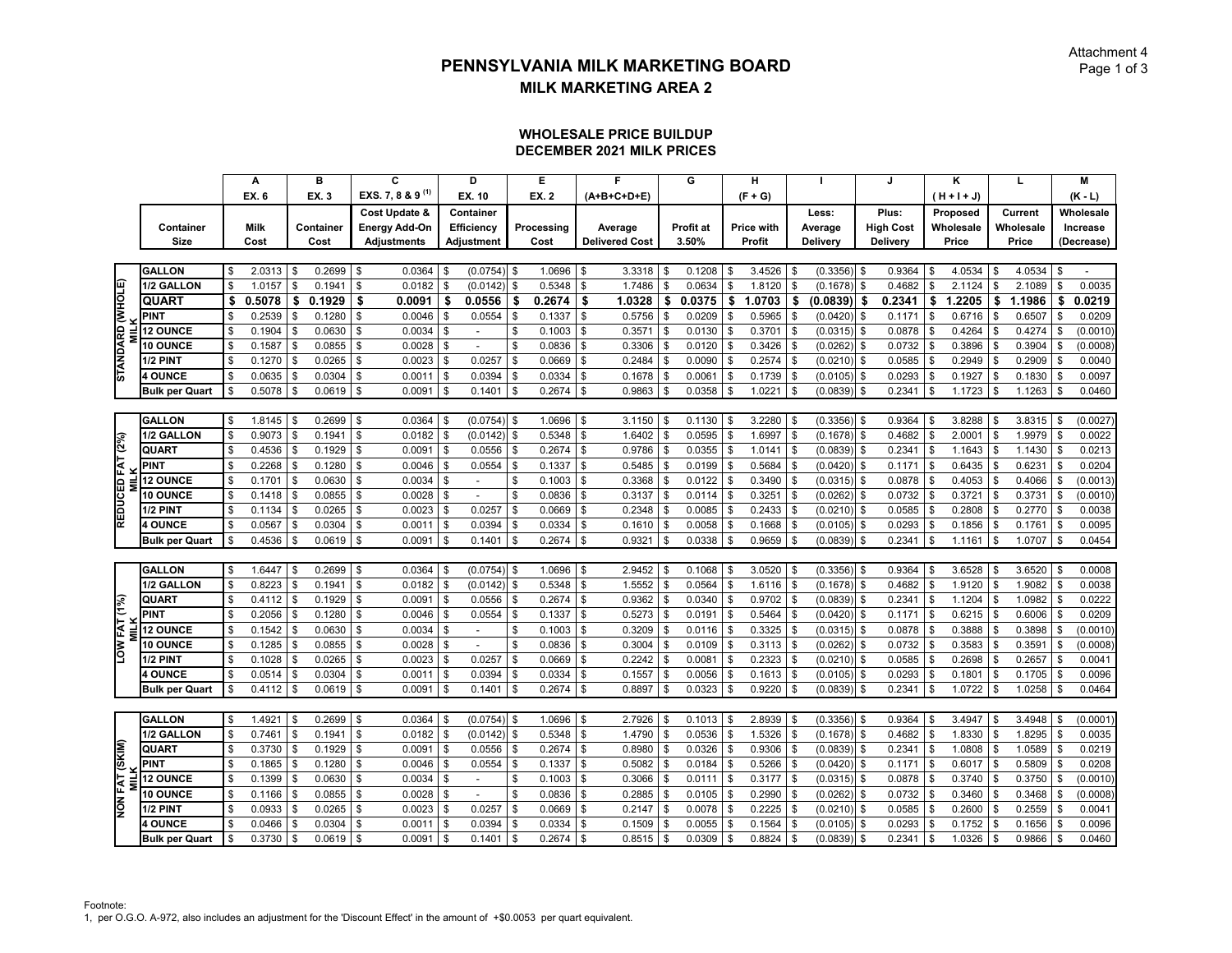#### **DECEMBER 2021 MILK PRICESWHOLESALE PRICE BUILDUP**

|                   |                                |             | А                |                | в                |               | C                            |          | D                         |                    | Е                |               | F                     |          | G                |          | н                 |          |                      |            | J                |      | ĸ                |               | L                |          | M                  |
|-------------------|--------------------------------|-------------|------------------|----------------|------------------|---------------|------------------------------|----------|---------------------------|--------------------|------------------|---------------|-----------------------|----------|------------------|----------|-------------------|----------|----------------------|------------|------------------|------|------------------|---------------|------------------|----------|--------------------|
|                   |                                |             | EX. 6            |                | EX. 3            |               | EXS. 7, 8 & 9 <sup>(1)</sup> |          | EX. 10                    |                    | EX. 2            |               | $(A+B+C+D+E)$         |          |                  |          | $(F + G)$         |          |                      |            |                  |      | (H+I+J)          |               |                  |          | $(K - L)$          |
|                   |                                |             |                  |                |                  |               | Cost Update &                |          | Container                 |                    |                  |               |                       |          |                  |          |                   |          | Less:                |            | Plus:            |      | Proposed         |               | Current          |          | Wholesale          |
|                   | Container                      |             | <b>Milk</b>      |                | Container        |               | <b>Energy Add-On</b>         |          | Efficiency                |                    | Processing       |               | Average               |          | Profit at        |          | <b>Price with</b> |          | Average              |            | <b>High Cost</b> |      | Wholesale        |               | Wholesale        |          | Increase           |
|                   | <b>Size</b>                    |             | Cost             |                | Cost             |               | <b>Adjustments</b>           |          | Adjustment                |                    | Cost             |               | <b>Delivered Cost</b> |          | 3.50%            |          | Profit            |          | Delivery             |            | Delivery         |      | Price            |               | Price            |          | (Decrease)         |
|                   |                                |             |                  |                |                  |               |                              |          |                           |                    |                  |               |                       |          |                  |          |                   |          |                      |            |                  |      |                  |               |                  |          |                    |
|                   | <b>GALLON</b>                  | \$          | 2.1816           | $\mathfrak s$  | 0.2699           | \$            | 0.0364                       | \$       | $(0.0754)$ \$             |                    | 1.0696           | $\frac{1}{2}$ | 3.4821                | \$       | 0.1263           | -\$      | $3.6084$ \$       |          | $(0.3356)$ \$        |            | 0.9364           |      | 4.2092           | Ŝ.            | 4.2166           | Ŝ.       | (0.0074)           |
|                   | 1/2 GALLON                     | \$          | 1.0908           | \$             | 0.1941           | \$            | 0.0182                       | \$       | (0.0142)                  | -S                 | 0.5348           | \$            | 1.8237                | \$       | 0.0661           |          | 1.8898            | \$       | (0.1678)             | \$         | 0.4682           |      | 2.1902           | \$            | 2.1905           | \$       | (0.0003)           |
|                   | QUART                          | \$          | 0.5454           | $\mathfrak s$  | 0.1929           | \$            | 0.0091                       | \$       | 0.0556                    |                    | 0.2674           | \$            | 1.0704                | \$       | 0.0388           |          | 1.1092            | \$       | (0.0839)             | -\$        | 0.2341           |      | 1.2594           | \$            | 1.2393           | Ŝ.       | 0.0201             |
|                   | <b>PINT</b>                    | \$          | 0.2727           | $\mathfrak s$  | 0.1280           | \$            | 0.0046                       | \$       | 0.0554                    |                    | 0.1337           | \$            | 0.5944                | \$       | 0.0216           |          | 0.6160            | \$       | (0.0420)             | \$         | 0.1171           |      | 0.6911           | \$            | 0.6712           | \$       | 0.0199             |
| FLAVORED MILK     | <b>12 OUNCE</b>                | Ŝ           | 0.2045           | \$             | 0.0630           | \$            | 0.0034                       | \$       |                           |                    | 0.1003           | \$            | 0.3712                | \$       | 0.0135           |          | 0.3847            | \$       | (0.0315)             | \$         | 0.0878           |      | 0.4410           | \$            | 0.4427           | \$.      | (0.0017)           |
|                   | 10 OUNCE                       | \$          | 0.1704           | \$             | 0.0855           | \$            | 0.0028                       | \$       | $\sim$                    |                    | 0.0836           | \$            | 0.3423                | \$       | 0.0124           |          | 0.3547            | \$       | (0.0262)             | - \$       | 0.0732           |      | 0.4017           | \$            | 0.4032           | Ŝ.       | (0.0015)           |
|                   | 1/2 PINT                       | \$          | 0.1364           | \$             | 0.0265           | \$            | 0.0023                       | \$       | 0.0257                    | <b>S</b>           | 0.0669           | \$            | 0.2578                | \$       | 0.0094           | \$       | 0.2672            | \$       | $(0.0210)$ \$        |            | 0.0585           |      | 0.3047           | \$            | 0.3010           | <b>S</b> | 0.0037             |
|                   | <b>4 OUNCE</b>                 | \$          | 0.0682           | \$             | 0.0304           | \$            | 0.0011                       | \$       | 0.0394                    |                    | 0.0334           | $\mathbb{S}$  | 0.1725                | \$       | 0.0063           |          | 0.1788            | \$       | (0.0105)             | \$         | 0.0293           |      | 0.1976           | \$            | 0.1882           | Ŝ.       | 0.0094             |
|                   | <b>Bulk per Quart</b>          | \$          | 0.5454           | \$             | 0.0619           | \$            | 0.0091                       | \$       | 0.1401                    |                    | 0.2674           | \$            | 1.0239                | \$       | 0.0371           |          | 1.0610            | \$       | (0.0839)             | \$         | 0.2341           |      | 1.2112           | \$            | 1.1670           | Ŝ.       | 0.0442             |
|                   |                                |             |                  |                |                  |               |                              |          |                           |                    |                  |               |                       |          |                  |          |                   |          |                      |            |                  |      |                  |               |                  |          |                    |
|                   | <b>GALLON</b>                  | \$          | 1.7768           | \$             | 0.2699           | \$            | 0.0364                       | \$       | $(0.0754)$ \$             |                    | 1.0696           | \$            | 3.0773                | \$       | 0.1116           |          | 3.1889            | \$       | (0.3356)             | \$         | 0.9364           |      | 3.7897           | \$            | 3.7979           | \$       | (0.0082)           |
|                   | 1/2 GALLON                     | \$          | 0.8884           | $\mathfrak s$  | 0.1941           | \$            | 0.0182                       | \$       | (0.0142)                  | \$                 | 0.5348           | \$            | 1.6213                | \$       | 0.0588           |          | 1.6801            | \$       | (0.1678)             | \$         | 0.4682           |      | 1.9805           | \$            | 1.9811           | \$       | (0.0006)           |
| Σ                 | <b>QUART</b>                   | \$          | 0.4442           | \$             | 0.1929           | \$            | 0.0091                       | \$       | 0.0556                    | \$                 | 0.2674           | \$            | 0.9692                | \$       | 0.0352           |          | 1.0044            | \$       | (0.0839)             | <b>S</b>   | 0.2341           |      | 1.1546           | \$            | 1.1347           | \$       | 0.0199             |
|                   | <b>PINT</b>                    | \$          | 0.2221           | $\mathfrak s$  | 0.1280           | \$            | 0.0046                       | \$       | 0.0554                    | \$                 | 0.1337           | \$            | 0.5438                | \$       | 0.0197           |          | 0.5635            | \$       | (0.0420)             | \$         | 0.1171           |      | 0.6386           | \$            | 0.6188           | Ŝ.       | 0.0198             |
| FLAVORED          | <b>12 OUNCE</b>                | \$          | 0.1666           | \$             | 0.0630           | \$            | 0.0034                       | \$       |                           | \$                 | 0.1003           | \$            | 0.3333                | \$       | 0.0121           |          | 0.3454            | \$       | (0.0315)             | \$         | 0.0878           |      | 0.4017           | \$            | 0.4035           | \$       | (0.0018)           |
|                   | 10 OUNCE                       | \$          | 0.1388           | $\mathfrak s$  | 0.0855           | \$            | 0.0028                       | \$       | $\sim$                    | \$                 | 0.0836           | \$            | 0.3107                | \$       | 0.0113           | S.       | 0.3220            | \$       | (0.0262)             | \$         | 0.0732           | \$   | 0.3690           | \$            | 0.3705           | \$       | (0.0015)           |
| ក                 | 1/2 PINT                       | S           | 0.1111           | \$             | 0.0265           | \$            | 0.0023                       | \$       | 0.0257                    |                    | 0.0669           | \$            | 0.2325                | \$       | 0.0084           |          | 0.2409            | \$       | (0.0210)             | \$         | 0.0585           |      | 0.2784           | \$            | 0.2749           | Ŝ.       | 0.0035             |
|                   | <b>4 OUNCE</b>                 | \$          | 0.0555           | \$             | 0.0304           | \$            | 0.0011                       | \$       | 0.0394                    |                    | 0.0334           | \$            | 0.1598                |          | 0.0058           |          | 0.1656            | \$       | (0.0105)             | -\$        | 0.0293           |      | 0.1844           | \$            | 0.1751           | \$       | 0.0093             |
|                   | <b>Bulk per Quart</b>          | \$          | 0.4442           | \$             | 0.0619           | \$            | 0.0091                       | \$       | 0.1401                    | \$                 | 0.2674           | \$            | 0.9227                | \$       | 0.0335           | \$       | 0.9562            | \$       | (0.0839)             | - \$       | 0.2341           |      | 1.1064           | \$            | 1.0623           | \$       | 0.0441             |
|                   |                                |             |                  |                |                  |               |                              |          |                           |                    |                  |               |                       |          |                  |          |                   |          |                      |            |                  |      |                  |               |                  |          |                    |
|                   | <b>GALLON</b>                  | \$          | 1.6000           | \$             | 0.2699           | \$            | 0.0364                       |          | (0.0754)                  | l \$               | 1.0696           | \$            | 2.9005                | \$       | 0.1052           |          | 3.0057            | \$       | (0.3356)             | \$         | 0.9364           |      | 3.6065           | \$            | 3.5989           |          | 0.0076             |
|                   | 1/2 GALLON                     | \$          | 0.8000           | $\mathfrak s$  | 0.1941           | \$            | 0.0182                       | \$       | (0.0142)                  | \$                 | 0.5348           | \$            | 1.5329                | \$       | 0.0556           |          | 1.5885            | \$       | (0.1678)             | \$         | 0.4682           |      | 1.8889           | \$            | 1.8816           | \$       | 0.0073             |
|                   | <b>QUART</b>                   | \$          | 0.4000           | $\mathfrak{S}$ | 0.1929           | \$            | 0.0091                       | \$       | 0.0556                    |                    | 0.2674           | \$            | 0.9250                | \$       | 0.0335           |          | 0.9585            | \$       | (0.0839)             | \$         | 0.2341           |      | 1.1087           | \$            | 1.0849           | \$       | 0.0238             |
| FLAVORED          | <b>PINT</b>                    | \$          | 0.2000           | \$             | 0.1280           | $\mathcal{S}$ | 0.0046                       | \$       | 0.0554                    |                    | 0.1337           | \$            | 0.5217                |          | 0.0189           |          | 0.5406            | Ŝ        | (0.0420)             | \$         | 0.1171           |      | 0.6157           | \$            | 0.5940           |          | 0.0217             |
|                   | <b>12 OUNCE</b>                | \$          | 0.1500           | \$             | 0.0630           | \$            | 0.0034                       | \$       | $\blacksquare$            |                    | 0.1003           | \$            | 0.3167                | \$       | 0.0115           | - \$     | 0.3282            | \$       | (0.0315)             | \$         | 0.0878           |      | 0.3845           | \$            | 0.3848           | Ŝ.       | (0.0003)           |
| ≱<br>g            | 10 OUNCE                       | \$          | 0.1250           | $\mathfrak s$  | 0.0855           | \$            | 0.0028                       | \$       |                           | \$                 | 0.0836           | \$            | 0.2969                | \$       | 0.0108           |          | 0.3077            | \$       | (0.0262)             | \$         | 0.0732           |      | 0.3547           | \$            | 0.3550           | \$       | (0.0003)           |
|                   | 1/2 PINT                       | $\mathbb S$ | 0.1000           | $\mathfrak s$  | 0.0265           | \$            | 0.0023                       | \$       | 0.0257                    |                    | 0.0669           | \$            | 0.2214                | \$       | 0.0080           |          | 0.2294            | \$       | (0.0210)             | \$         | 0.0585           |      | 0.2669           | \$            | 0.2625           | Ŝ.       | 0.0044             |
|                   | <b>4 OUNCE</b>                 | \$          | 0.0500           | \$             | 0.0304           | \$            | 0.0011                       | \$       | 0.0394                    |                    | 0.0334           | \$            | 0.1543                | \$       | 0.0056           |          | 0.1599            | \$       | (0.0105)             | \$         | 0.0293           |      | 0.1787           | \$            | 0.1689           | Ŝ.       | 0.0098             |
|                   | <b>Bulk per Quart</b>          | \$          | 0.4000           | $\mathfrak s$  | 0.0619           | \$            | 0.0091                       | \$       | 0.1401                    | \$                 | 0.2674           | \$            | 0.8785                | \$       | 0.0319           |          | 0.9104            | \$       | (0.0839)             | \$         | 0.2341           |      | 1.0606           | \$            | 1.0126           | \$       | 0.0480             |
|                   |                                |             |                  |                |                  |               |                              |          |                           |                    |                  |               |                       |          |                  |          |                   |          |                      |            |                  |      |                  |               |                  |          |                    |
|                   | <b>GALLON</b>                  | \$<br>\$    | 2.0266           | \$             | 0.2699           | \$            | 0.0364                       | - \$     | $(0.0754)$ \$<br>(0.0142) |                    | 1.0696<br>0.5348 | $\mathfrak s$ | 3.3271                | \$       | 0.1207<br>0.0633 | - \$     | 3.4478<br>1.8095  | \$<br>\$ | $(0.3356)$ \$        |            | 0.9364           | - \$ | 4.0486<br>2.1099 | \$            | $4.0476$ \$      |          | 0.0010<br>0.0039   |
|                   | 1/2 GALLON                     |             | 1.0133           | $\mathfrak s$  | 0.1941           | \$            | 0.0182                       | \$       |                           | \$                 |                  | \$            | 1.7462                | \$       |                  | \$       |                   |          | (0.1678)             | - \$       | 0.4682           |      |                  | \$            | 2.1060           | \$       |                    |
|                   | QUART                          | \$          | 0.5066           | \$             | 0.1929           | \$            | 0.0091                       | \$       | 0.0556                    |                    | 0.2674           | \$            | 1.0316                | \$<br>\$ | 0.0374           |          | 1.0690            | \$       | (0.0839)             | \$         | 0.2341           |      | 1.2192           | \$            | 1.1971           | Ŝ.       | 0.0221             |
|                   | <b>PINT</b><br><b>12 OUNCE</b> | \$<br>\$    | 0.2533<br>0.1900 | \$<br>\$       | 0.1280<br>0.0630 | \$<br>\$      | 0.0046<br>0.0034             | \$<br>\$ | 0.0554<br>$\blacksquare$  | \$                 | 0.1337<br>0.1003 | \$<br>\$      | 0.5750<br>0.3567      | \$       | 0.0209<br>0.0129 |          | 0.5959<br>0.3696  | \$<br>\$ | (0.0420)<br>(0.0315) | \$<br>l \$ | 0.1171<br>0.0878 | -\$  | 0.6710<br>0.4259 | \$<br>\$      | 0.6500<br>0.4269 | \$<br>\$ | 0.0210<br>(0.0010) |
|                   |                                |             | 0.1583           |                |                  |               |                              |          |                           | $\mathbf{\hat{s}}$ |                  |               |                       |          |                  |          |                   |          |                      |            |                  |      |                  |               |                  |          |                    |
| <b>BUTTERMILK</b> | <b>10 OUNCE</b><br>1/2 PINT    | \$<br>\$    | 0.1267           | \$<br>\$       | 0.0855<br>0.0265 | \$<br>\$      | 0.0028<br>0.0023             | \$<br>\$ | 0.0257                    |                    | 0.0836<br>0.0669 | \$<br>\$      | 0.3302<br>0.2481      | \$<br>\$ | 0.0120<br>0.0090 |          | 0.3422<br>0.2571  | \$<br>\$ | (0.0262)<br>(0.0210) | \$<br>- \$ | 0.0732<br>0.0585 |      | 0.3892<br>0.2946 | \$<br>\$      | 0.3900<br>0.2905 | Ŝ.       | (0.0008)<br>0.0041 |
|                   | <b>4 OUNCE</b>                 | \$          | 0.0633           | \$             | 0.0304           | \$            | 0.0011                       | \$       | 0.0394                    |                    | 0.0334           | \$            | 0.1676                | \$       | 0.0061           |          | 0.1737            | \$       | (0.0105)             | \$         | 0.0293           |      | 0.1925           | \$            | 0.1829           | \$       | 0.0096             |
|                   |                                | \$          | 0.5066           | $\mathfrak{S}$ | 0.0619           | \$            | 0.0091                       | \$       | 0.1401                    | \$                 | 0.2674           | $\mathbb{S}$  | 0.9851                | \$       | 0.0357           | <b>S</b> | 1.0208            | \$       | (0.0839)             | \$         | 0.2341           |      | 1.1710           | $\mathfrak s$ | 1.1248           | \$       | 0.0462             |
|                   | <b>Bulk per Quart</b>          |             |                  |                |                  |               |                              |          |                           |                    |                  |               |                       |          |                  |          |                   |          |                      |            |                  | -\$  |                  |               |                  |          |                    |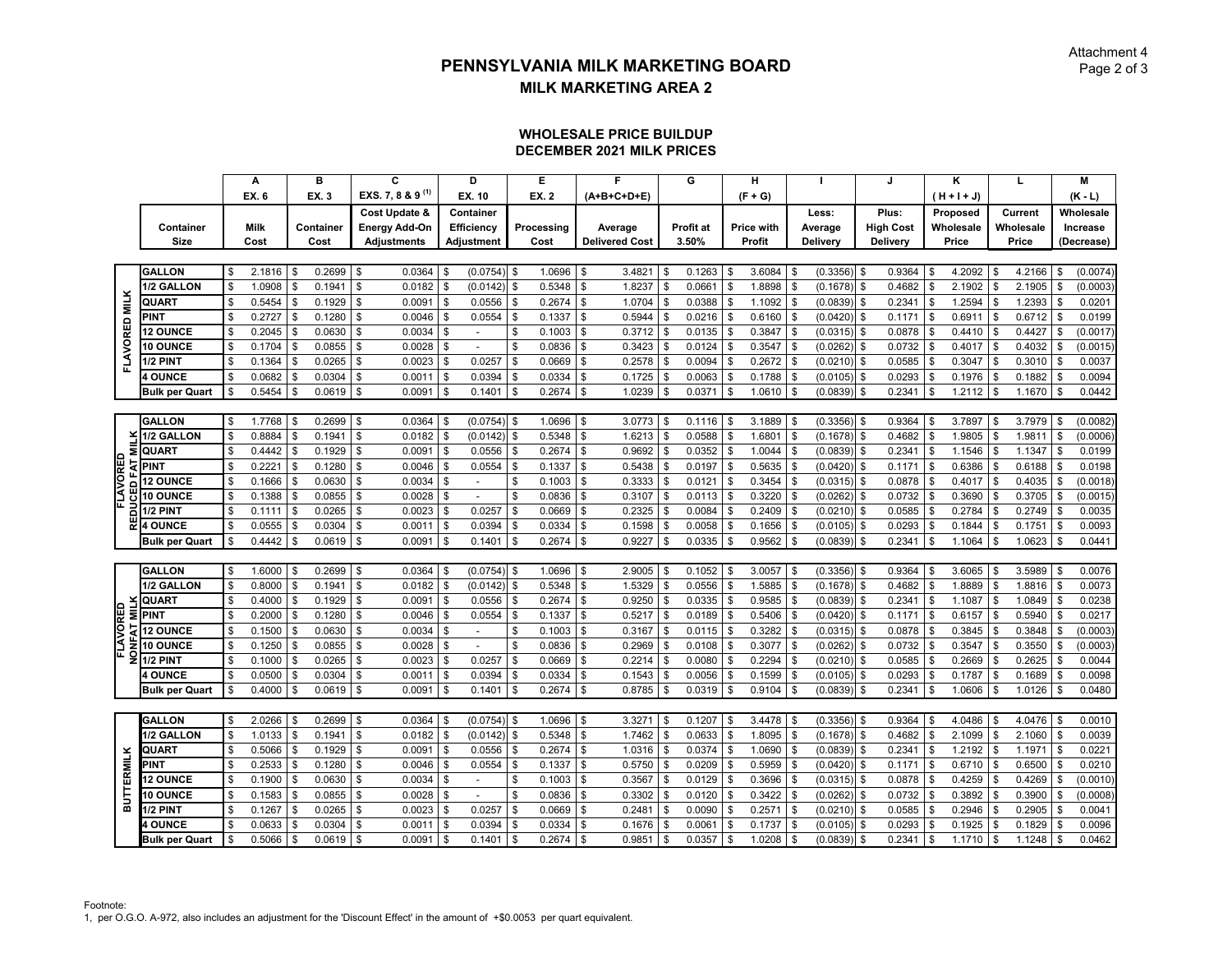#### Attachment 4Page 3 of 3

#### **DECEMBER 2021 MILK PRICESWHOLESALE PRICE BUILDUP**

|    |                       |     | A           | в            |     | С                      |      | D                 |    | Е           |      |                       |      | G                |     | н                 |                 |      |                  |      | κ             |              |          | М          |
|----|-----------------------|-----|-------------|--------------|-----|------------------------|------|-------------------|----|-------------|------|-----------------------|------|------------------|-----|-------------------|-----------------|------|------------------|------|---------------|--------------|----------|------------|
|    |                       |     | EX. 6       | <b>EX.3</b>  |     | EXS. 7, 8 & 9 $^{(1)}$ |      | EX. 10            |    | <b>EX.2</b> |      | $(A+B+C+D+E)$         |      |                  |     | $(F + G)$         |                 |      |                  |      | $(H + I + J)$ |              |          | $(K - L)$  |
|    |                       |     |             |              |     | Cost Update &          |      | Container         |    |             |      |                       |      |                  |     |                   | Less:           |      | Plus:            |      | Proposed      | Current      |          | Wholesale  |
|    | Container             |     | <b>Milk</b> | Container    |     | <b>Energy Add-On</b>   |      | <b>Efficiency</b> |    | Processing  |      | Average               |      | <b>Profit at</b> |     | <b>Price with</b> | Average         |      | <b>High Cost</b> |      | Wholesale     | Wholesale    |          | Increase   |
|    | Size                  |     | Cost        | Cost         |     | <b>Adjustments</b>     |      | Adjustment        |    | Cost        |      | <b>Delivered Cost</b> |      | 3.50%            |     | Profit            | <b>Delivery</b> |      | <b>Delivery</b>  |      | Price         | Price        |          | (Decrease) |
|    |                       |     |             |              |     |                        |      |                   |    |             |      |                       |      |                  |     |                   |                 |      |                  |      |               |              |          |            |
|    | <b>GALLON</b>         | \$  | 4.3248      | \$<br>0.2699 |     | 0.0364                 | l \$ | (0.0754)          | -S | 1.0696      | -\$  | 5.6253                | \$   | 0.2040           | -\$ | 5.8293            | \$<br>(0.3356)  | - \$ | 0.9364           | -\$  | 6.4301        | \$<br>6.4549 | <b>S</b> | (0.0248)   |
|    | 1/2 GALLON            | -\$ | 2.1624      | 0.1941       | -\$ | 0.0182                 |      | $(0.0142)$ \$     |    | 0.5348      | l \$ | 2.8953                |      | 0.1050           |     | $3.0003$ \$       | $(0.1678)$ \$   |      | 0.4682           |      | 3.3007        | 3.3096       |          | (0.0089)   |
|    | <b>QUART</b>          | \$  | .0812       | 0.1929       |     | 0.0091                 |      | 0.0556            |    | 0.2674      | - \$ | 1.6062                |      | 0.0583           |     | $1.6645$ \$       | (0.0839)        |      | 0.234            |      | 1.8147        | .7989        |          | 0.0158     |
| юG | <b>PINT</b>           |     | 0.5406      | 0.1280       |     | $0.0046$ \$            |      | 0.0554            |    | 0.1337      | - \$ | 0.8623                |      | 0.0313           |     | $0.8936$ \$       | $(0.0420)$ \$   |      | 0.117'           | l SS | 0.9687        | 0.9510       | - \$     | 0.0177     |
| O  | <b>12 OUNCE</b>       |     | 0.4055      | 0.0630       |     | 0.0034                 |      |                   |    | 0.1003      | - \$ | 0.5722                |      | 0.0208           |     | $0.5930$ \$       | $(0.0315)$ \$   |      | 0.0878           |      | 0.6493        | 0.6526       |          | (0.0033)   |
| ğ  | <b>10 OUNCE</b>       |     | 0.3379      | 0.0855       |     | $0.0028$ \ \$          |      |                   |    | 0.0836      |      | 0.5098                |      | 0.0185           |     | 0.5283            | (0.0262)        |      | 0.0732           |      | 0.5753        | 0.5781       |          | (0.0028)   |
|    | <b>1/2 PINT</b>       | \$  | 0.2703      | \$<br>0.0265 |     | $0.0023$ \$            |      | 0.0257            |    | 0.0669      | l \$ | 0.3917                |      | 0.0142           |     | $0.4059$ \$       | $(0.0210)$ \$   |      | 0.0585           |      | 0.4434        | 0.4409       |          | 0.0025     |
|    | <b>4 OUNCE</b>        | £.  | 0.1352      | 0.0304       |     | 0.0011                 | 1 \$ | 0.0394            |    | 0.0334      | -\$  | 0.2395                |      | 0.0087           |     | 0.2482            | $(0.0105)$ \$   |      | 0.0293           |      | 0.2670        | 0.2582       |          | 0.0088     |
|    | <b>Bulk per Quart</b> |     | .0812       | $0.0619$ \$  |     | 0.0091                 | 1 \$ | 0.1401            |    | 0.2674      |      | 1.5597                | - \$ | 0.0566           |     | 1.6163            | $(0.0839)$ \$   |      | 0.2341           |      | .7665         | .7266        |          | 0.0399     |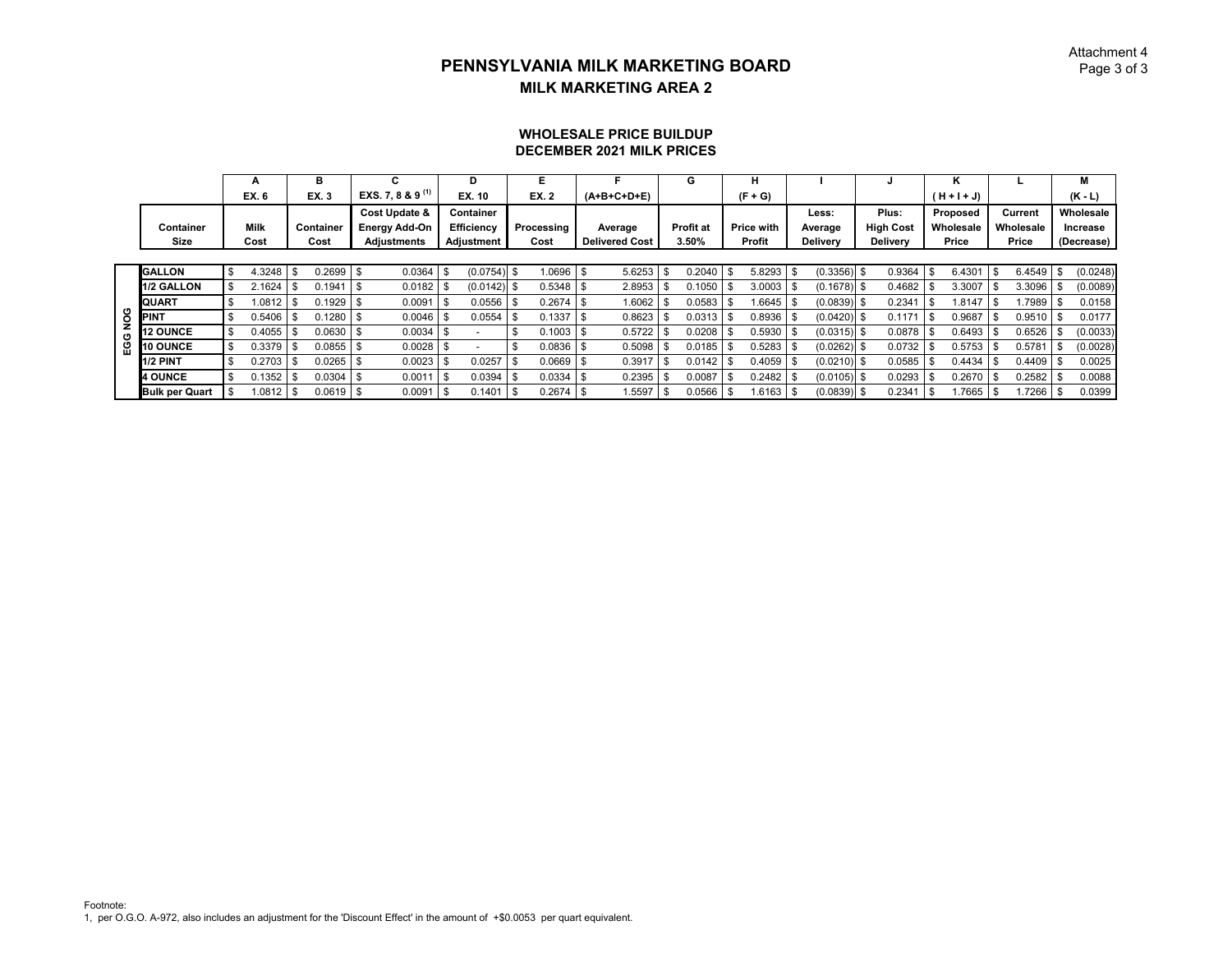#### **RETAIL PRICE BUILDUP DECEMBER 2021 PRICES**

|                         |                       | A            | B               | C            | D            | Е          | F          | G                    |
|-------------------------|-----------------------|--------------|-----------------|--------------|--------------|------------|------------|----------------------|
|                         |                       | EX. 10       |                 |              |              | (A+B+C+D)  |            | $(E - F)$            |
|                         |                       | Proposed     | <b>Deepest</b>  | In-Store     | <b>Store</b> | Proposed   | Current    |                      |
|                         | Container             | Wholesale    | <b>Discount</b> | Handling     | Profit       | Retail     | Retail     | Increase             |
|                         | Size                  | Price        | 13.50%          | \$<br>0.1770 | 2.7%         | Price      | Price      | (Decrease)           |
|                         |                       |              |                 |              |              |            |            |                      |
|                         | <b>GALLON</b>         | \$<br>4.0534 | \$<br>(0.5472)  | \$<br>0.7080 | \$<br>0.1169 | \$<br>4.33 | \$<br>4.33 | \$                   |
|                         | 1/2 GALLON            | \$<br>2.1124 | \$<br>(0.2852)  | \$<br>0.3540 | \$<br>0.0605 | \$<br>2.24 | \$<br>2.24 | \$                   |
| <b>STANDARD (WHOLE)</b> | QUART                 | \$<br>1.2205 | \$<br>(0.1648)  | \$<br>0.1770 | \$<br>0.0342 | \$<br>1.27 | \$<br>1.25 | \$<br>0.02           |
|                         | <b>PINT</b>           | \$<br>0.6716 | \$<br>(0.0907)  | \$<br>0.0885 | \$<br>0.0186 | \$<br>0.69 | \$<br>0.67 | \$<br>0.02           |
| <b>MILK</b>             | <b>12 OUNCE</b>       | \$<br>0.4264 | \$<br>(0.0576)  | \$<br>0.0664 | \$<br>0.0121 | \$<br>0.45 | \$<br>0.45 | \$                   |
|                         | <b>10 OUNCE</b>       | \$<br>0.3896 | \$<br>(0.0526)  | \$<br>0.0553 | \$<br>0.0109 | \$<br>0.40 | \$<br>0.40 | \$<br>-              |
|                         | 1/2 PINT              | \$<br>0.2949 | \$<br>(0.0398)  | \$<br>0.0443 | \$<br>0.0083 | \$<br>0.31 | \$<br>0.30 | \$<br>0.01           |
|                         | <b>4 OUNCE</b>        | \$<br>0.1927 | \$<br>(0.0260)  | \$<br>0.0221 | \$<br>0.0052 | \$<br>0.20 | \$<br>0.19 | \$<br>0.01           |
|                         | <b>Bulk per Quart</b> | \$<br>1.1723 | \$<br>(0.1583)  | \$<br>0.1770 | \$<br>0.0330 | \$<br>1.22 | \$<br>1.18 | \$<br>0.04           |
|                         |                       |              |                 |              |              |            |            |                      |
|                         | <b>GALLON</b>         | \$<br>3.8288 | \$<br>(0.5169)  | \$<br>0.7080 | \$<br>0.1115 | \$<br>4.13 | \$<br>4.13 | \$<br>÷,             |
|                         | 1/2 GALLON            | \$<br>2.0001 | \$<br>(0.2700)  | \$<br>0.3540 | \$<br>0.0578 | \$<br>2.14 | \$<br>2.14 | \$                   |
| REDUCED FAT (2%)        | <b>QUART</b>          | \$<br>1.1643 | \$<br>(0.1572)  | \$<br>0.1770 | \$<br>0.0329 | \$<br>1.22 | \$<br>1.20 | \$<br>0.02           |
|                         | <b>PINT</b>           | \$<br>0.6435 | \$<br>(0.0869)  | \$<br>0.0885 | \$<br>0.0179 | \$<br>0.66 | \$<br>0.64 | \$<br>0.02           |
| <b>MILK</b>             | <b>12 OUNCE</b>       | \$<br>0.4053 | \$<br>(0.0547)  | \$<br>0.0664 | \$<br>0.0116 | \$<br>0.43 | \$<br>0.43 | \$<br>÷,             |
|                         | <b>10 OUNCE</b>       | \$<br>0.3721 | \$<br>(0.0502)  | \$<br>0.0553 | \$<br>0.0105 | \$<br>0.39 | \$<br>0.39 | \$                   |
|                         | 1/2 PINT              | \$<br>0.2808 | \$<br>(0.0379)  | \$<br>0.0443 | \$<br>0.0080 | \$<br>0.30 | \$<br>0.29 | \$<br>0.01           |
|                         | <b>4 OUNCE</b>        | \$<br>0.1856 | \$<br>(0.0251)  | \$<br>0.0221 | \$<br>0.0051 | \$<br>0.19 | \$<br>0.18 | \$<br>0.01           |
|                         | <b>Bulk per Quart</b> | \$<br>1.1161 | \$<br>(0.1507)  | \$<br>0.1770 | \$<br>0.0317 | \$<br>1.17 | \$<br>1.13 | \$<br>0.04           |
|                         |                       |              |                 |              |              |            |            |                      |
|                         | <b>GALLON</b>         | \$<br>3.6528 | \$<br>(0.4931)  | \$<br>0.7080 | \$<br>0.1073 | \$<br>3.98 | \$<br>3.97 | \$<br>0.01           |
|                         | 1/2 GALLON            | \$<br>1.9120 | \$<br>(0.2581)  | \$<br>0.3540 | \$<br>0.0557 | \$<br>2.06 | \$<br>2.06 | \$                   |
|                         | QUART                 | \$<br>1.1204 | \$<br>(0.1513)  | \$<br>0.1770 | \$<br>0.0318 | \$<br>1.18 | \$<br>1.16 | \$<br>0.02           |
|                         | PINT                  | \$<br>0.6215 | \$<br>(0.0839)  | \$<br>0.0885 | \$<br>0.0174 | \$<br>0.64 | \$<br>0.62 | \$<br>0.02           |
| <b>MILK</b>             | <b>12 OUNCE</b>       | \$<br>0.3888 | \$<br>(0.0525)  | \$<br>0.0664 | \$<br>0.0112 | \$<br>0.41 | \$<br>0.41 | \$<br>$\overline{a}$ |
| LOW FAT (1%)            | 10 OUNCE              | \$<br>0.3583 | \$<br>(0.0484)  | \$<br>0.0553 | \$<br>0.0101 | \$<br>0.38 | \$<br>0.38 | \$<br>-              |
|                         | 1/2 PINT              | \$<br>0.2698 | \$<br>(0.0364)  | \$<br>0.0443 | \$<br>0.0077 | \$<br>0.29 | \$<br>0.28 | \$<br>0.01           |
|                         | <b>4 OUNCE</b>        | \$<br>0.1801 | \$<br>(0.0243)  | \$<br>0.0221 | \$<br>0.0049 | \$<br>0.19 | \$<br>0.18 | \$<br>0.01           |
|                         | <b>Bulk per Quart</b> | \$<br>1.0722 | \$<br>(0.1447)  | \$<br>0.1770 | \$<br>0.0306 | \$<br>1.14 | \$<br>1.09 | \$<br>0.05           |
|                         |                       |              |                 |              |              |            |            |                      |
|                         | <b>GALLON</b>         | \$<br>3.4947 | \$<br>(0.4718)  | \$<br>0.7080 | \$<br>0.1035 | \$<br>3.83 | \$<br>3.83 | \$<br>÷,             |
|                         | 1/2 GALLON            | \$<br>1.8330 | \$<br>(0.2475)  | \$<br>0.3540 | \$<br>0.0538 | \$<br>1.99 | \$<br>1.99 | \$<br>$\overline{a}$ |
|                         | QUART                 | \$<br>1.0808 | \$<br>(0.1459)  | \$<br>0.1770 | \$<br>0.0309 | \$<br>1.14 | \$<br>1.12 | \$<br>0.02           |
|                         | <b>PINT</b>           | \$<br>0.6017 | \$<br>(0.0812)  | \$<br>0.0885 | \$<br>0.0169 | \$<br>0.63 | \$<br>0.61 | \$<br>0.02           |
| <b>MILK</b>             | <b>12 OUNCE</b>       | \$<br>0.3740 | \$<br>(0.0505)  | \$<br>0.0664 | \$<br>0.0108 | \$<br>0.40 | \$<br>0.40 | \$                   |
| NON FAT (SKIM)          | 10 OUNCE              | \$<br>0.3460 | \$<br>(0.0467)  | \$<br>0.0553 | \$<br>0.0098 | \$<br>0.36 | \$<br>0.37 | \$<br>(0.01)         |
|                         | 1/2 PINT              | \$<br>0.2600 | \$<br>(0.0351)  | \$<br>0.0443 | \$<br>0.0075 | \$<br>0.28 | \$<br>0.27 | \$<br>0.01           |
|                         | <b>4 OUNCE</b>        | \$<br>0.1752 | \$<br>(0.0237)  | \$<br>0.0221 | \$<br>0.0048 | \$<br>0.18 | \$<br>0.17 | \$<br>0.01           |
|                         | <b>Bulk per Quart</b> | \$<br>1.0326 | \$<br>(0.1394)  | \$<br>0.1770 | \$<br>0.0297 | \$<br>1.10 | \$<br>1.06 | \$<br>0.04           |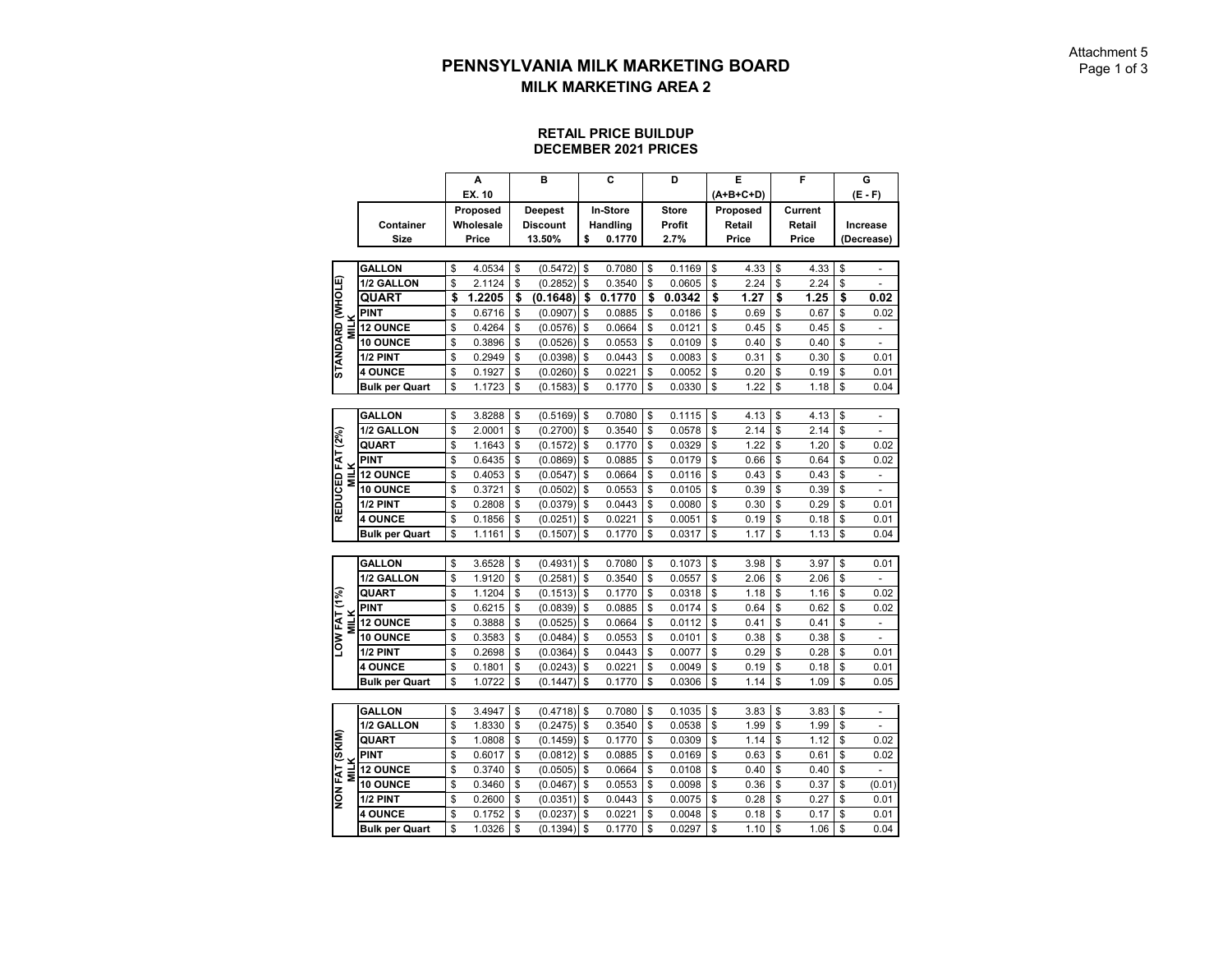#### **RETAIL PRICE BUILDUP DECEMBER 2021 PRICES**

|                   |                               | A            | в               | C            | D            | E          | F          | G                    |
|-------------------|-------------------------------|--------------|-----------------|--------------|--------------|------------|------------|----------------------|
|                   |                               | EX. 10       |                 |              |              | (A+B+C+D)  |            | (E - F)              |
|                   |                               | Proposed     | <b>Deepest</b>  | In-Store     | <b>Store</b> | Proposed   | Current    |                      |
|                   | Container                     | Wholesale    | <b>Discount</b> | Handling     | Profit       | Retail     | Retail     | <b>Increase</b>      |
|                   | <b>Size</b>                   | Price        | 13.50%          | \$<br>0.1770 | 2.7%         | Price      | Price      | (Decrease)           |
|                   |                               |              |                 |              |              |            |            |                      |
|                   | <b>GALLON</b>                 | \$<br>4.2092 | \$<br>(0.5682)  | \$<br>0.7080 | \$<br>0.1207 | \$<br>4.47 | \$<br>4.48 | \$<br>(0.01)         |
|                   | 1/2 GALLON                    | \$<br>2.1902 | \$<br>(0.2957)  | \$<br>0.3540 | \$<br>0.0624 | \$<br>2.31 | \$<br>2.31 | \$                   |
|                   | QUART                         | \$<br>1.2594 | \$<br>(0.1700)  | \$<br>0.1770 | \$<br>0.0351 | \$<br>1.30 | \$<br>1.28 | \$<br>0.02           |
|                   | <b>PINT</b>                   | \$<br>0.6911 | \$<br>(0.0933)  | \$<br>0.0885 | \$<br>0.0190 | \$<br>0.71 | \$<br>0.69 | \$<br>0.02           |
| FLAVORED MILK     | <b>12 OUNCE</b>               | \$<br>0.4410 | \$<br>(0.0595)  | \$<br>0.0664 | \$<br>0.0124 | \$<br>0.46 | \$<br>0.46 | \$                   |
|                   | 10 OUNCE                      | \$<br>0.4017 | \$<br>(0.0542)  | \$<br>0.0553 | \$<br>0.0112 | \$<br>0.41 | \$<br>0.42 | \$<br>(0.01)         |
|                   | 1/2 PINT                      | \$<br>0.3047 | \$<br>(0.0411)  | \$<br>0.0443 | \$<br>0.0085 | \$<br>0.32 | \$<br>0.31 | \$<br>0.01           |
|                   | <b>4 OUNCE</b>                | \$<br>0.1976 | \$<br>(0.0267)  | \$<br>0.0221 | \$<br>0.0054 | \$<br>0.20 | \$<br>0.19 | \$<br>0.01           |
|                   | <b>Bulk per Quart</b>         | \$<br>1.2112 | \$<br>(0.1635)  | \$<br>0.1770 | \$<br>0.0340 | \$<br>1.26 | \$<br>1.22 | \$<br>0.04           |
|                   |                               |              |                 |              |              |            |            |                      |
|                   | <b>GALLON</b>                 | \$<br>3.7897 | \$<br>(0.5116)  | \$<br>0.7080 | \$<br>0.1106 | \$<br>4.10 | \$<br>4.10 | \$                   |
| Ě                 | 1/2 GALLON                    | \$<br>1.9805 | \$<br>(0.2674)  | \$<br>0.3540 | \$<br>0.0574 | \$<br>2.12 | \$<br>2.13 | \$<br>(0.01)         |
| Ξ                 | QUART                         | \$<br>1.1546 | \$<br>(0.1559)  | \$<br>0.1770 | \$<br>0.0326 | \$<br>1.21 | \$<br>1.19 | \$<br>0.02           |
| FLAVORED          | $\frac{1}{2}$ PINT            | \$<br>0.6386 | \$<br>(0.0862)  | \$<br>0.0885 | \$<br>0.0178 | \$<br>0.66 | \$<br>0.64 | \$<br>0.02           |
|                   | <b>12 OUNCE</b>               | \$<br>0.4017 | \$<br>(0.0542)  | \$<br>0.0664 | \$<br>0.0115 | \$<br>0.43 | \$<br>0.43 | \$                   |
| REDUCED           | 10 OUNCE                      | \$<br>0.3690 | \$<br>(0.0498)  | \$<br>0.0553 | \$<br>0.0104 | \$<br>0.38 | \$<br>0.39 | \$<br>(0.01)         |
|                   | 1/2 PINT                      | \$<br>0.2784 | \$<br>(0.0376)  | \$<br>0.0443 | \$<br>0.0079 | \$<br>0.29 | \$<br>0.29 | \$                   |
|                   | <b>4 OUNCE</b>                | \$<br>0.1844 | \$<br>(0.0249)  | \$<br>0.0221 | \$<br>0.0050 | \$<br>0.19 | \$<br>0.18 | \$<br>0.01           |
|                   | <b>Bulk per Quart</b>         | \$<br>1.1064 | \$<br>(0.1494)  | \$<br>0.1770 | \$<br>0.0315 | \$<br>1.17 | \$<br>1.13 | \$<br>0.04           |
|                   |                               |              |                 |              |              |            |            |                      |
|                   | <b>GALLON</b>                 | \$<br>3.6065 | \$<br>(0.4869)  | \$<br>0.7080 | \$<br>0.1062 | \$<br>3.93 | \$<br>3.93 | \$<br>٠              |
|                   | 1/2 GALLON                    | \$<br>1.8889 | \$<br>(0.2550)  | \$<br>0.3540 | \$<br>0.0552 | \$<br>2.04 | \$<br>2.04 | \$                   |
| <b>MILK</b>       | <b>QUART</b>                  | \$<br>1.1087 | \$<br>(0.1497)  | \$<br>0.1770 | \$<br>0.0315 | \$<br>1.17 | \$<br>1.15 | \$<br>0.02           |
|                   | <b>PINT</b>                   | \$<br>0.6157 | \$<br>(0.0831)  | \$<br>0.0885 | \$<br>0.0172 | \$<br>0.64 | \$<br>0.62 | \$<br>0.02           |
|                   |                               | \$<br>0.3845 | \$<br>(0.0519)  | \$<br>0.0664 | \$<br>0.0111 | \$<br>0.41 | \$<br>0.41 | \$<br>÷              |
| FLAVORED          | E<br>E 12 OUNCE<br>E 10 OUNCE | \$<br>0.3547 | \$<br>(0.0479)  | \$<br>0.0553 | \$<br>0.0100 | \$<br>0.37 | \$<br>0.37 | \$<br>$\overline{a}$ |
|                   |                               | \$<br>0.2669 | \$<br>(0.0360)  | \$<br>0.0443 | \$<br>0.0076 | \$<br>0.28 | \$<br>0.28 | \$                   |
|                   | <b>4 OUNCE</b>                | \$<br>0.1787 | \$<br>(0.0241)  | \$<br>0.0221 | \$<br>0.0049 | \$<br>0.18 | \$<br>0.17 | \$<br>0.01           |
|                   | <b>Bulk per Quart</b>         | \$<br>1.0606 | \$<br>(0.1432)  | \$<br>0.1770 | \$<br>0.0304 | \$<br>1.12 | \$<br>1.08 | \$<br>0.04           |
|                   |                               |              |                 |              |              |            |            |                      |
|                   | <b>GALLON</b>                 | \$<br>4.0486 | \$<br>(0.5466)  | \$<br>0.7080 | \$<br>0.1168 | \$<br>4.33 | \$<br>4.33 | \$                   |
|                   | 1/2 GALLON                    | \$<br>2.1099 | \$<br>(0.2848)  | \$<br>0.3540 | \$<br>0.0605 | \$<br>2.24 | \$<br>2.24 | \$<br>$\overline{a}$ |
|                   | QUART                         | \$<br>1.2192 | \$<br>(0.1646)  | \$<br>0.1770 | \$<br>0.0342 | \$<br>1.27 | \$<br>1.25 | \$<br>0.02           |
|                   | <b>PINT</b>                   | \$<br>0.6710 | \$<br>(0.0906)  | \$<br>0.0885 | \$<br>0.0186 | \$<br>0.69 | \$<br>0.67 | \$<br>0.02           |
| <b>BUTTERMILK</b> | <b>12 OUNCE</b>               | \$<br>0.4259 | \$<br>(0.0575)  | \$<br>0.0664 | \$<br>0.0121 | \$<br>0.45 | \$<br>0.45 | \$<br>$\overline{a}$ |
|                   | 10 OUNCE                      | \$<br>0.3892 | \$<br>(0.0525)  | \$<br>0.0553 | \$<br>0.0109 | \$<br>0.40 | \$<br>0.40 | \$                   |
|                   | 1/2 PINT                      | \$<br>0.2946 | \$<br>(0.0398)  | \$<br>0.0443 | \$<br>0.0083 | \$<br>0.31 | \$<br>0.30 | \$<br>0.01           |
|                   | <b>4 OUNCE</b>                | \$<br>0.1925 | \$<br>(0.0260)  | \$<br>0.0221 | \$<br>0.0052 | \$<br>0.20 | \$<br>0.19 | \$<br>0.01           |
|                   | Bulk per Quart                | \$<br>1.1710 | \$<br>(0.1581)  | \$<br>0.1770 | \$<br>0.0330 | \$<br>1.22 | \$<br>1.18 | \$<br>0.04           |